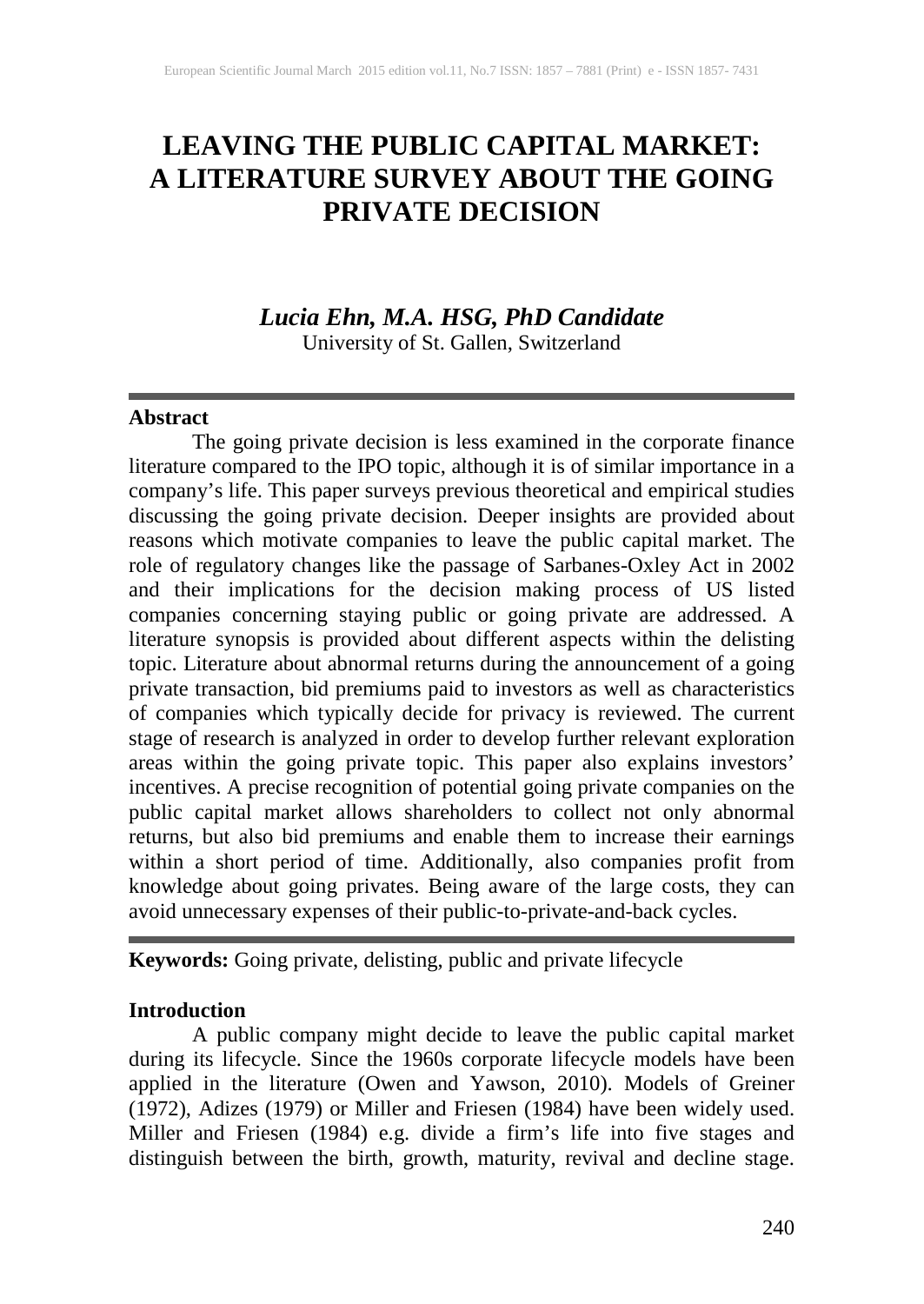Based on their empirical research the firms in different stages vary in structure, strategy and decision making. According to Jain and Kini (1999), who focused their research on initial public offerings (IPO) within the lifecycle context, IPO represents the first significant stage in the evolution of company's public life. The going public step occurs during the growth phase of a company and allows private firms with growth prospects to finance their investments.

Maug (2001) explains the IPO decision within the lifecycle context as a decision of the optimal ownership structure. According to him, as the ownership structure changes over the lifecycle of a firm, insiders decide for a going public step when they lost their comparative advantage in gathering information about firm's growth prospects over firm's outsiders. Other reasons for a going public step have been analyzed by Shah and Thakor (1988) or Pagano (1993) who see advantages in diversification of risk, when companies decide for a public life. Pagano et al. (1998) argue with reduced overmonitoring and e.g. Zingales (1995) argues with a higher valuation of a company after the public step. Overall, a lot of research has been conducted about the going public step of companies.

According to Gompers (1995), after becoming public, firms have to choose for each stage of their lifecycle if they remain public or go private. Gill and Walz (2012) found out that firms which decide to go private were younger at the time of their IPO<sup>16</sup>. The query of Luetolf and Neumann (2004) about the reasons which account for the going private decision enclosed the high regulation and transparency standards as the main motive for such a step.

Despite its importance in the lifecycle of a firm, the decision to leave the public capital market is less studied in the literature in contrary to the research about the going public decision. According to Djama et al. (2012) conditions under which a public firm exits the public market as well as its rationales for this move need to be examined. They call voluntary delistings "going private transactions" and focus their analysis on incentives and financial characteristics of these firms. But the step into privacy is not always a voluntary one. Due to poor performance or violation of listing requirements, firms are often forced to leave the public capital market $17$ .

Being public means having access to capital. Consequently, a company which is publicly traded should be liquid and fairly valued. If a company is able to finance its further growth with own cash flows<sup>18</sup> or a

<sup>&</sup>lt;sup>16</sup> Going private firms with a mean of 11.63 years (median: 7 years) compared to the control

group with a mean of 18.89 years (median: 9 years).<br>
<sup>17</sup> Nasdaq boot 85 companies and NYSE 54 companies for failing to meet stock exchange<br>
requirements in 2008 (Plourd, 2009).

<sup>&</sup>lt;sup>18</sup> Free Cash Flow Hypothesis by Jensen (1986).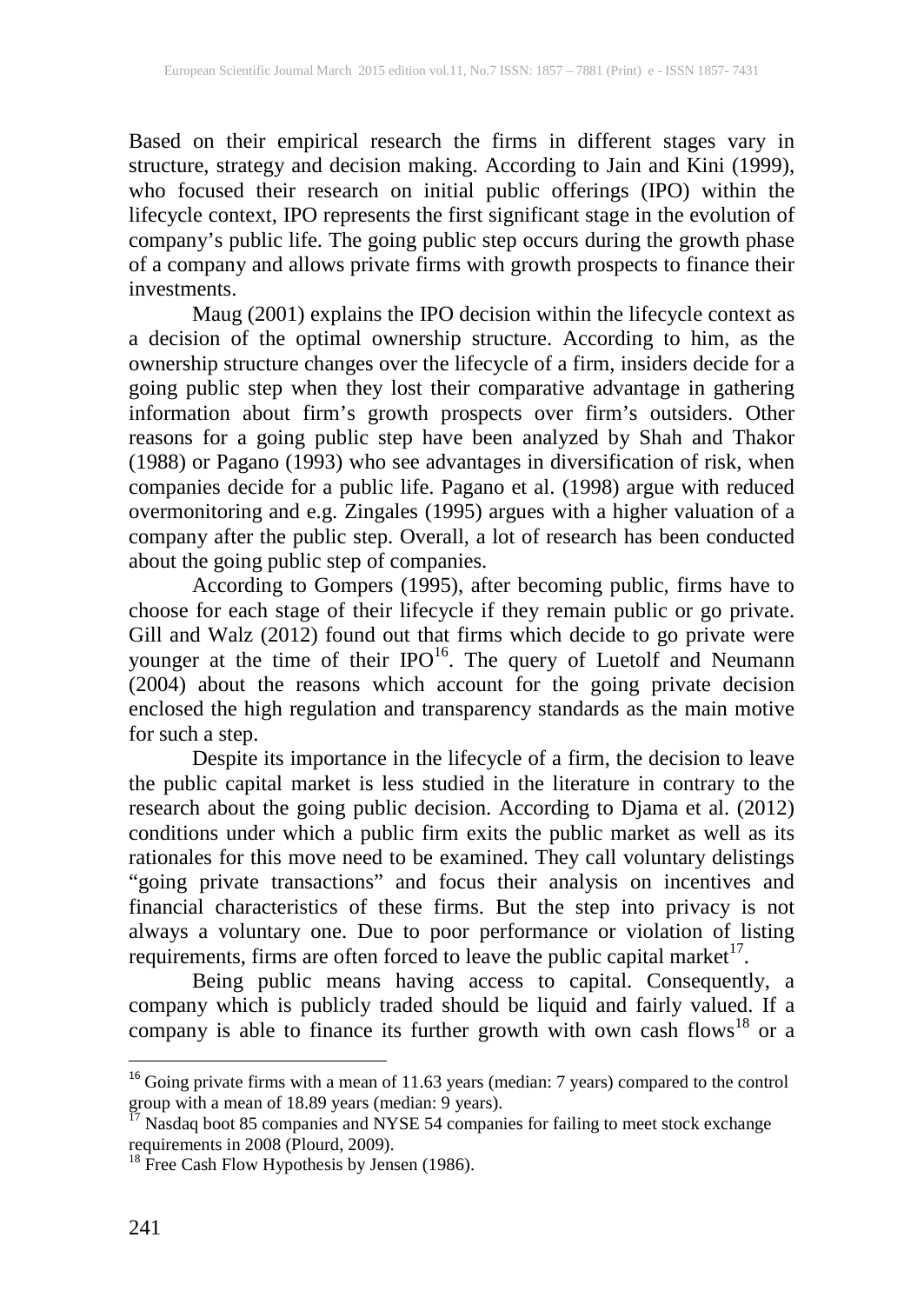large shareholder is willing to provide funds, then public capital sourcing might become too expensive. Combined with e.g. undervaluation<sup>19</sup> through the market or low share liquidity<sup>20</sup>, incentives for a step into privacy might increase.

When observing all public to private transactions on the US market without distinguishing their specific incentives, a first era during 1980s and a second one during the 2000s can be recognized. In the first era mostly depressed companies were taken private in order to increase their profitability. In the new era companies rather tried to avoid the short term pressure of pubic capital markets as well as the costs of being public. (Schneider and Valenti, 2010)

The passage of Sarbanes-Oxley Act (SOA) in 2002 in the US increased additionally cost of being public and is seen as an additional driving factor for the going private decision<sup>21</sup>. The increased disclosure and corporate governance requirements made firms questioning their value of remaining public. The study by Marosi and Massoud (2007) showed increasing number of firms deregistering from the public capital market in the post-SOA era. The firms were mostly characterized by undervaluation and low growth opportunities. The costs and burdens after the adoption of SOA affected particularly firms of smaller size measured by market capitalization. Leuz et al. (2007) as well as Becker and Pollet (2008) could empirically prove their size hypothesis.

The aim of this paper is to provide insights about the going private phenomenon. A survey of both, theoretical and empirical literature is given in order to highlight different reasons and motives of firms for their step into privacy. A further objective is to review studies which examined the characteristics of firms which decide to leave the public capital market and to provide a synthesis of the current stage of research. Lastly, impact on investors by going private transactions is highlighted.

This literature survey is organized as follows. Firstly, an extensive analysis of previous studies is provided. It focuses foremost on motives of going private decisions. Then, a large amount of empirical findings from previous going private transactions is presented. Besides findings about characteristics of going private companies, findings about premiums paid to investors at going private transactions are summarized. Secondly, insights and implications from the examined previous studies are given. The paper results in a synthesis of the literature with respect to information needed by investors.

 $19$  Kim and Lyn (1991).

<sup>20</sup> Boot et al. (2008).

<sup>21</sup> E.g. Marosi and Massoud (2007) or Leuz at al. (2007).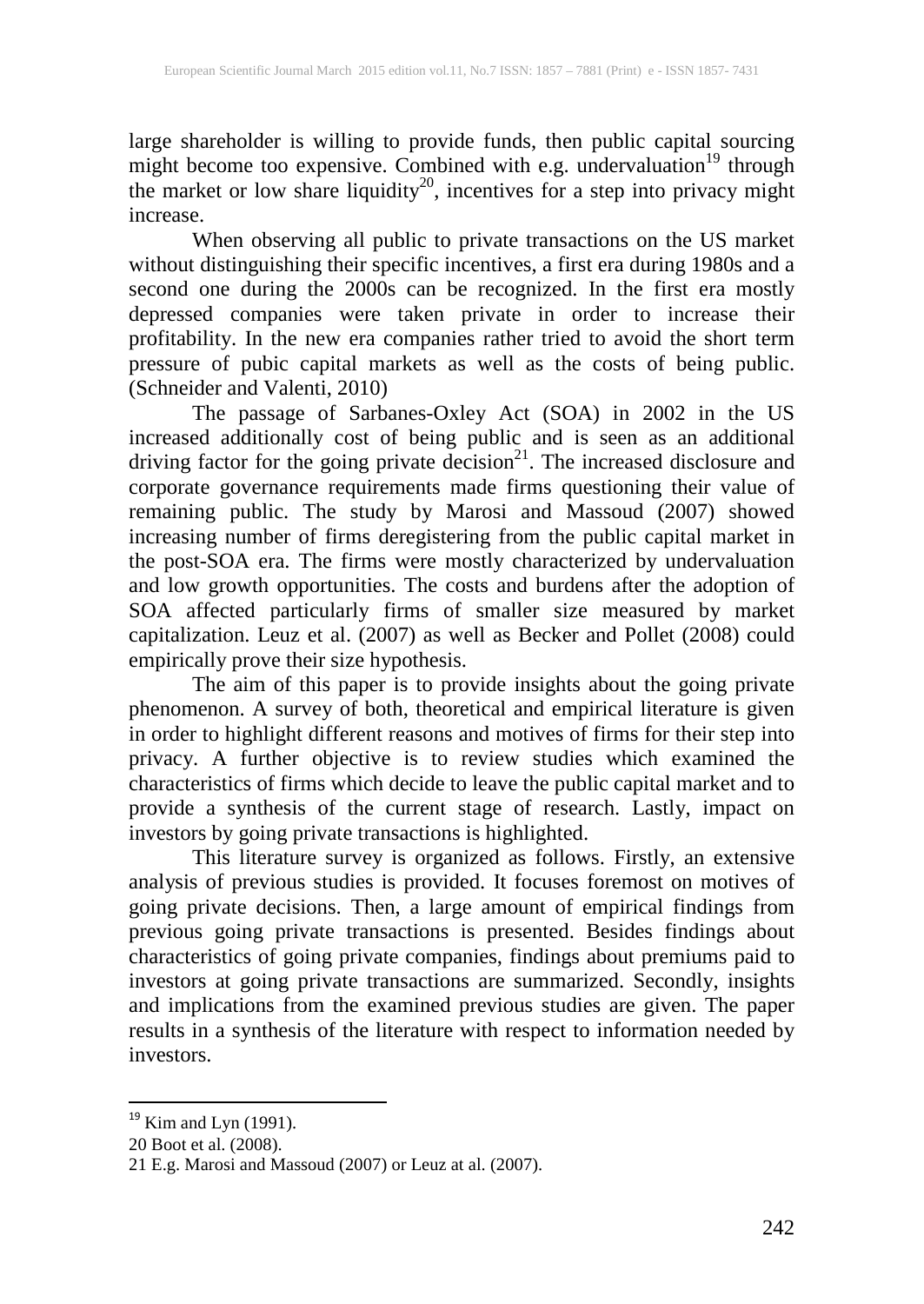## **Literature survey Analysis of previous studies**

DeAngelo et al. (1984) provide one of the first definitions of going private. But due to their research focusing on MBOs, their definition is not widely applicable as it describes going privates as a replacing of all public shareholders by the management group.

There are diverse recent definitions of going private which can be found in the literature. So do Ernst and Haecker (2007) define a going private as a decision of a company not to participate at the public capital market any more. When it comes to acquisitions, they subsume into their definition just those transactions as a going private, where a public company was acquired by a private company. A very similar definition is presented by Burghof and Schilling (2003), who require that the acquirer must strictly be a private company.

A broader definition of going private is used by Richard and Weinheimer (2002) who define going privates as all transactions which transfer a publicly traded company into a private company, and which still can be traded on non-public markets<sup>22</sup>. Their going private definition includes also a transfer of company divisions, which are taken out of the concern.

Beck and Stinn (2002) define a going private as a transaction in which a publicly traded company is transferred into a private one and not traded on any capital market any more. The equity capital is transferred to one or to a limited number of shareholders. Further, an acquisition or a merger with a public company is not seen as a going private. The delisting has to be voluntary and not enforced by failure or liquidation. This definition of going private is also used in the studies of Eisele et al. (2003) or Moehrle  $(2006).$ 

## **Motives of going private decisions**

A decision between going private or staying public is a complex one, because mostly not one but a combination of factors leads to the final step.

# **Traditional considerations**

## **Agency considerations**

Based on the Agency Theory (Jensen and Meckling (1976)), Jensen (1986) developed the FCF hypothesis, which he sees as a possible explanation for the going private decision of companies. Free cash flow is defined as the cash flow, which remains, after having financed all investment projects with a positive net present value and for which there is no current

 $22$  OTC.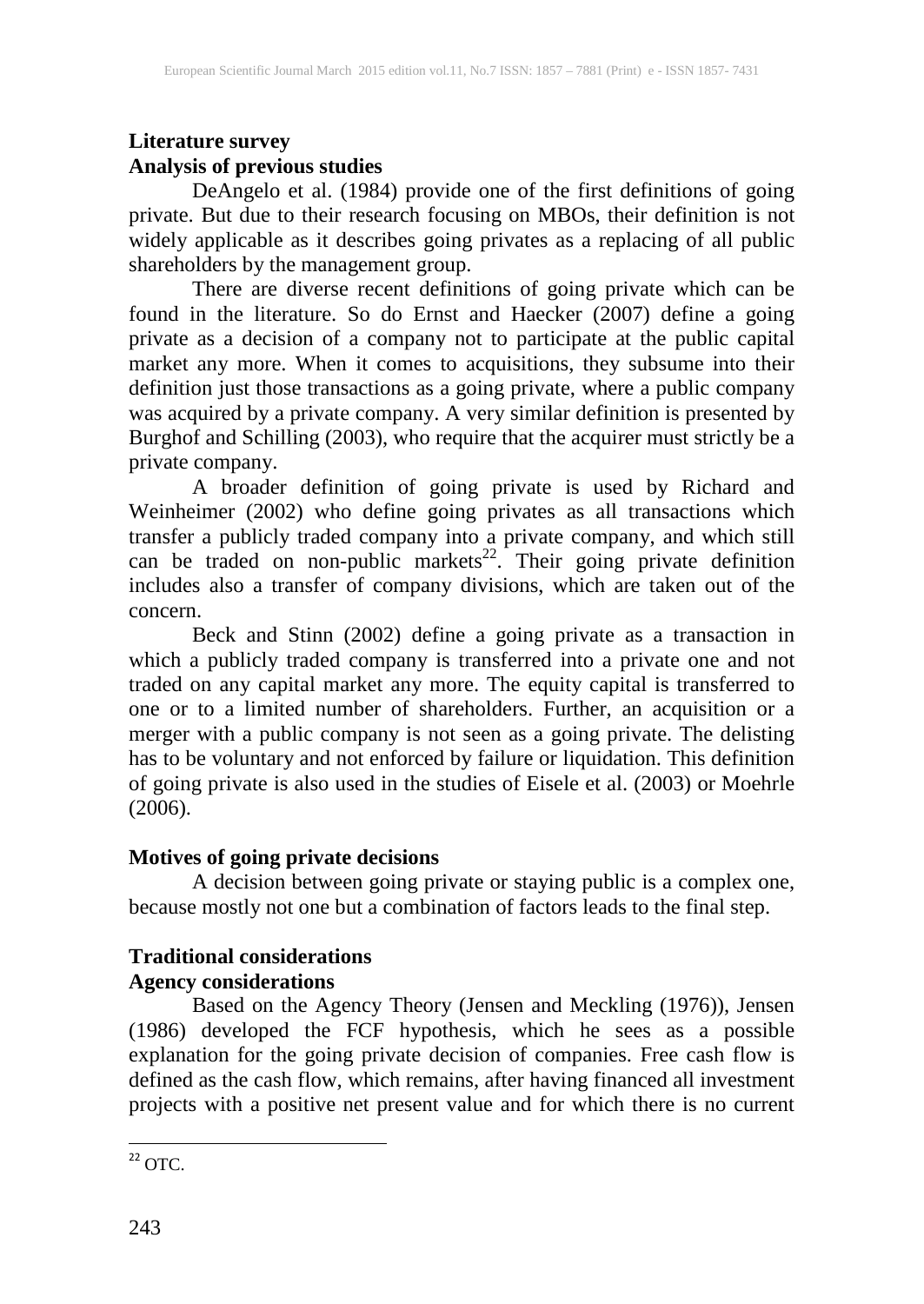use in the company and therefore managers further control it. This made the free cash flow problem to an agency problem as the principals and the agents have mostly different ideas for the usage of it. Jensen (1986) explains that the management may e.g. want to keep the control about the free cash flow, seeing it as a resource and lead therefore to an inefficient usage of it. In contrary, principals would wish to profit from the free cash flow paid out as dividends.

Principals see in a going private step the possibility to decrease the agency costs, which have occurred due to different interests of principals and agents.

#### **Liquidity considerations**

Being public is according to Zingales (1995) only beneficial for companies, if their market price and therefore their value, established at the IPO, holds. As trading on stock exchanges is cheaper than bilateral trades, it is the increasing trading volume, which is providing liquidity. Amihud and Mendelson (1988) showed in their research the importance of liquidity for public firms. Lower liquidity might increase the cost of capital on the public market for such companies, following the theory of Modigliani and Miller (1963), who showed that the lower cost of capital the market is offering, the greater the incentive of companies to be publicly traded. When appropriate liquidity is not given any more, companies may decide for a step into privacy.

#### **Ownership considerations**

Companies with a low free float are considered to be a special case when the reasons for a going private are discussed. According to Schwichtenberg (2003), companies with a major shareholder are very often affected by low share liquidity and undervaluation. Often, the major shareholder wishes higher freedom when taking decisions or wishes to profit more. With his large stake, a going private step is easier as not many shares are in the free float.

## **Undervaluation considerations**

Due to e.g. less lucrative industry, public companies might have a poor stock price performance and be therefore undervalued. Suffering under a low market valuation, forces companies into privacy, even if the performance of the company is good, often even better than the one of the competitors (Mehran and Peristiani, 2010). The development of the marketto-book ratio is a possible factor, which might be observed in order to recognize undervaluation on the public capital market.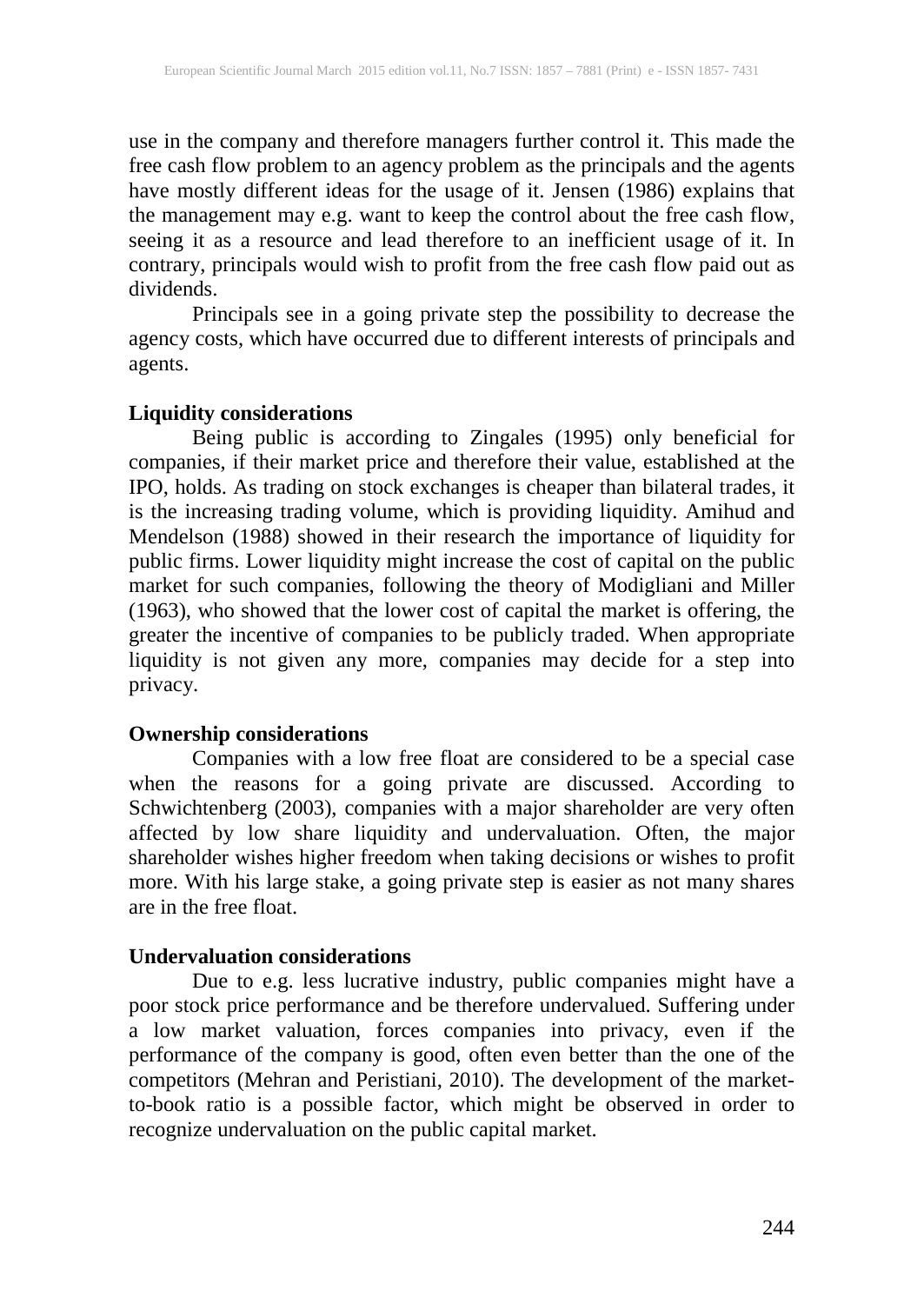## **Modern considerations Visibility considerations**

Ernst and Haecker (2007) advance a view that small companies are not getting enough attention from the investors on the public market and therefore being public has no sense for them. They also add that bigger companies with a low free float are affected by a scant attention as well. The visibility hypothesis of Mehran and Peristiani (2010) which also corresponds with the opinion of Bharath and Dittmar (2010) states that low analyst coverage and low institutional ownership lead to low share liquidity and make a company invisible. According to Modigliani and Miller (1963), low cost of capital increases the wish to become public. As the reverse must be also truth, low liquidity, which occurred due to low visibility makes a staying public too expensive.

#### **Growth considerations**

It is the growth stage of a company's lifecycle when it might decide for a step into the public capital market. Companies in this stage have according to Kim and Weisbach (2005) large opportunities for investments and only a limited access to other financing alternatives due to high leverage, so they decide to go public. Based on this finding, it can be concluded that firms in a later lifecycle stage (maturity) with less growth and less investment opportunities may decide for a going private step with a higher probability.

#### **Takeover considerations**

Grupp (1995) states another important reason for a going private decision. Being a public company with a high free float makes it possible to become a victim of an unfriendly takeover. If it is such a case, companies, in order to protect themselves, decide often for a going private step with the aim to preserve their independence.

#### **Considerations related to SOA Cost of being public considerations**

Raffel (2003) discusses a further reason for a going private decision. For him, investor and public relations costs as well as other costs connected with the being public are mostly so high, that it makes no sense for a company to stay public. Schwichtenberg (2003) adds that mainly small size companies are affected by these high costs. Additionally, the passage of SOA increased those costs on the US market significantly (Leuz, 2007).

#### **Findings in empirical studies**

Findings about abnormal returns and premiums paid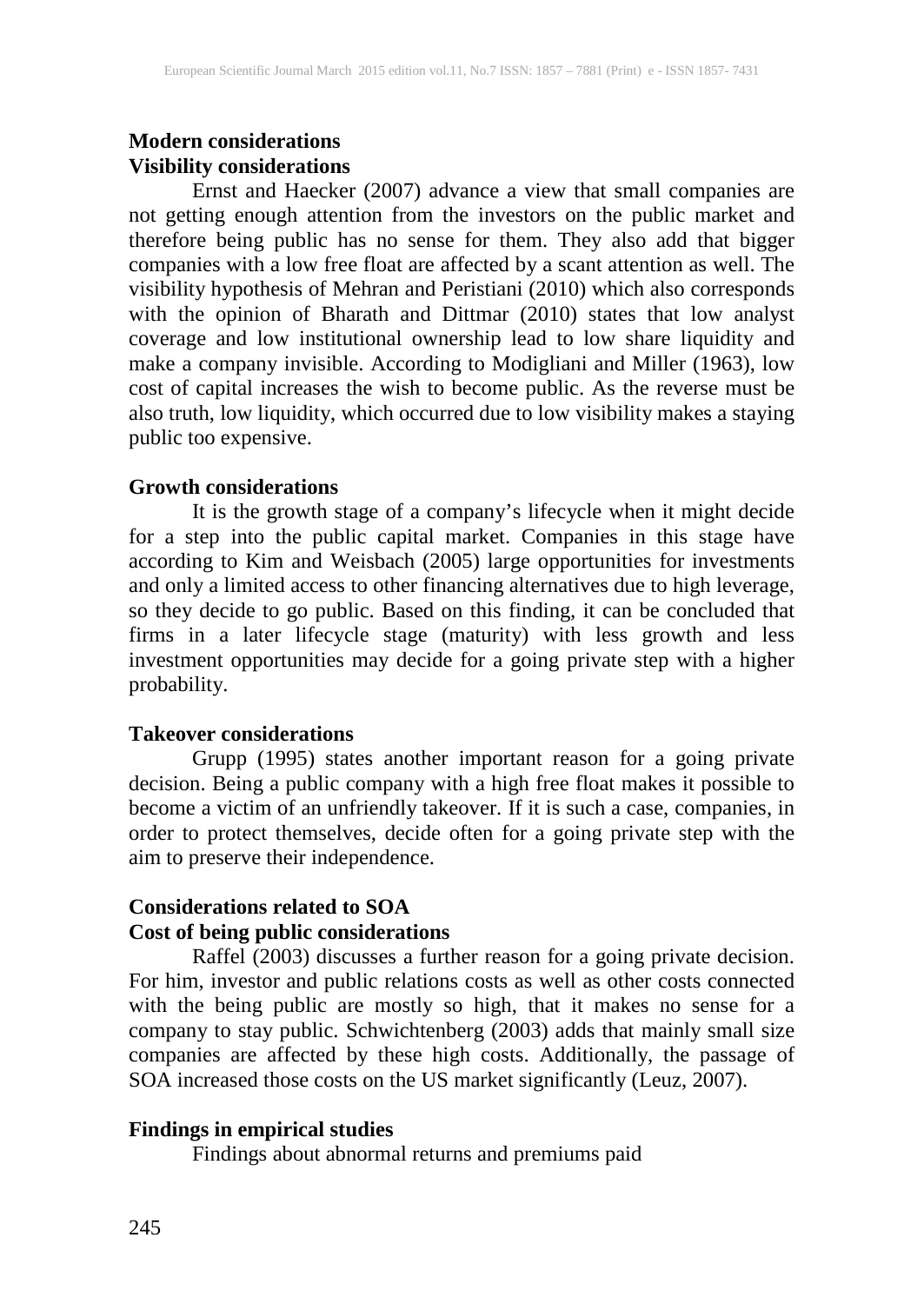It were DeAngelo et al. (1984) and Denis (1992) who conducted the most important studies analyzing the returns after a going private announcement on the US capital market. DeAngelo et al. (1984) were analyzing 72 going private transaction between 1973 and 1980 and observed an abnormal return of 22.27%. In their study they also examined the contrary step, when a company announced that a going private decision was taken back. In such a case, DeAngelo et al. (1984) could observe a negative abnormal return of -8.88%. Denis (1992) was observing 192 transactions between the years 1980 and 1987. He found an abnormal return of 12.01%.

Lehn and Poulsen (1989) could observe an abnormal return of 16.30% between the years 1983 and 1986. Easterwood et al. (1994) conducted a study with 184 going private companies during ten years and observed an abnormal return of 16.10%. They calculated also the cumulated abnormal returns and differed between going private announcements with just one or multiple bidders. In the first case they could observe a CAR of 26.1% and in the second case one of 43.7%. Another large study is from Carow and Roden (1997) who examined 88 companies and showed an abnormal return of 17%. The following tables present the most important studies about observed abnormal returns after the announcement of a going private transaction at different public capital markets.

| <b>Publication year</b> | Author(s)           | <b>Observation period</b> | <b>Transactions</b> | <b>AAR</b> | Country   |
|-------------------------|---------------------|---------------------------|---------------------|------------|-----------|
| 1984                    | DeAngelo et al.     | 1973-1980                 | 72                  | 22.3%      | US        |
| 1987                    | Maupin              | 1972-1984                 | 97                  | 21.8%      | US        |
| 1987                    | Torabzadeh & Bertin | 1982-1985                 | 48                  | 18.6%      | US        |
| 1988                    | Lehn & Poulsen      | 1980-1984                 | 92                  | 13.9%      | US        |
| 1989                    | Amihud              | 1983-1986                 | 15                  | 19.6%      | US        |
| 1989                    | Lehn & Poulsen      | 1980-1987                 | 244                 | 16.3%      | US        |
| 1989                    | Marais et al.       | 1974-1985                 | 80                  | 13.0%      | US        |
| 1991                    | Solvin et al.       | 1980-1988                 | 128                 | 17.4%      | US        |
| 1992                    | Denis               | 1980-1987                 | 192                 | 12.0%      | US        |
| 1992                    | Frankfurter & Gunay | 1979-1984                 | 110                 | 17.2%      | US        |
| 1992                    | Lee                 | 1973-1989                 | 118                 | 14.9%      | US        |
| 1992                    | Lee et al.          | 1983-19898                | 58                  | 10.4%      | US        |
| 1993                    | Torabzadeh & Bertin | 1982-1987                 | 43                  | 18.1%      | US        |
| 1993                    | Travlos & Bertin    | 1975-1983                 | 56                  | 16.2%      | US        |
| 1997                    | Carow & Roden       | 1981-1990                 | 88                  | 17.0%      | US        |
| 1997                    | MacKinlay           | 1991-1995                 | 37                  | 18.6%      | US        |
| 2006                    | Eisele & Walter     | 1995-2002                 | 37                  | 13.7%      | DE        |
| 2007                    | Andres et al.       | 1997-2005                 | 115                 | 12.8%      | EU        |
| 2007                    | Renneboog et al.    | 1997-2003                 | 177                 | 22.7%      | UK        |
| 2009                    | Altintig et al.     | 1989-1998                 | 29                  | 1.2%       | <b>TR</b> |
| 2011                    | Geranio & Zanotti   | 2005-2006                 | 106                 | 6.1%       | EU        |

| Table 3: Literature synopsis on AAR |  |
|-------------------------------------|--|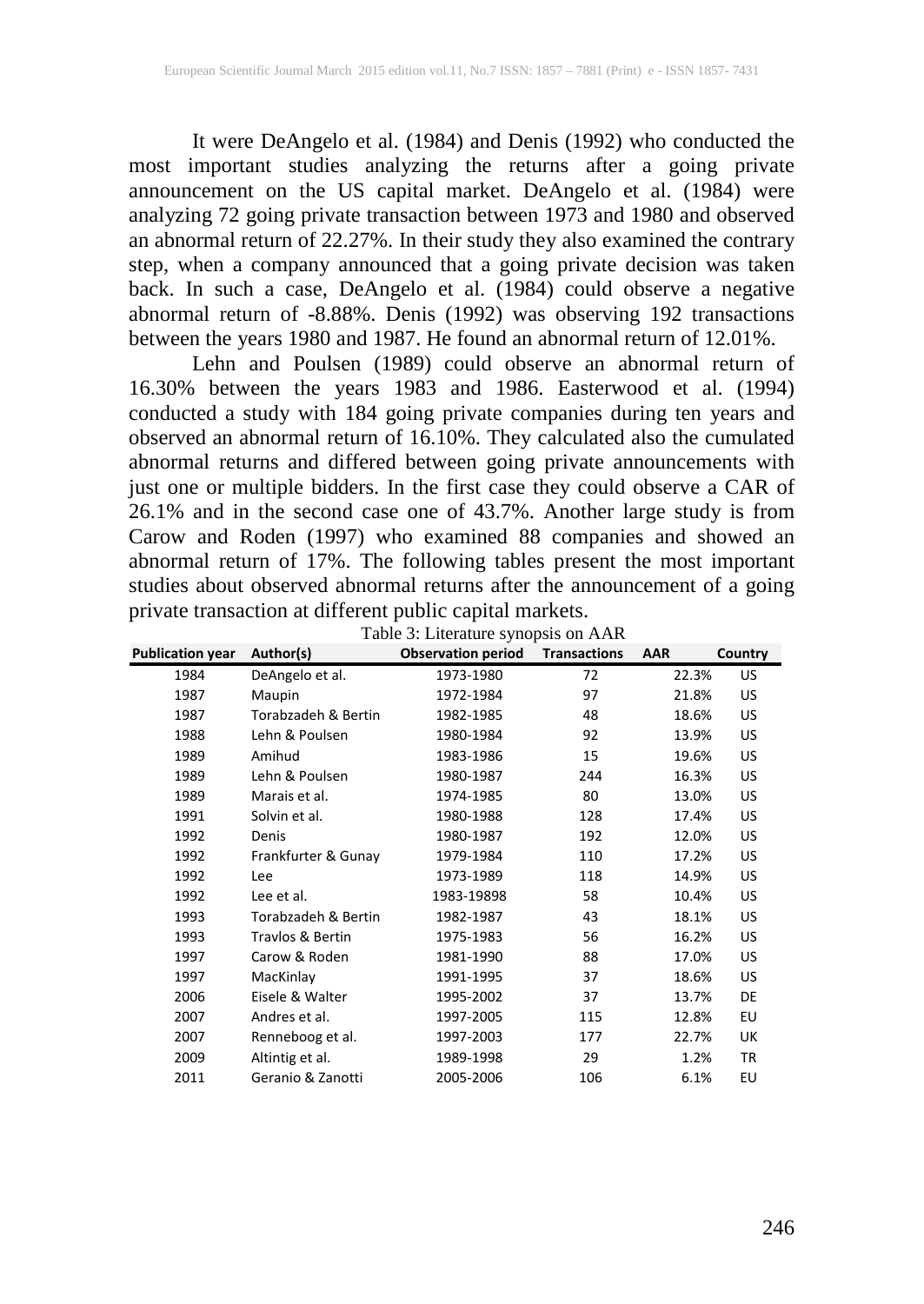| <b>Publication year</b> | Author(s)           | <b>Observation period</b> | <b>Transactions</b> | <b>CAR</b> | Window        |
|-------------------------|---------------------|---------------------------|---------------------|------------|---------------|
| 1984                    | DeAngelo et al.     | 1973-1980                 | 72                  | 28.5%      | $[-40/+40]$   |
| 1987                    | Torabzadeh & Bertin | 1982-1985                 | 48                  | 23.3%      | $[-330/+120]$ |
| 1988                    | Lehn & Poulsen      | 1980-1984                 | 92                  | 20.1%      | $[-20/+20]$   |
| 1989                    | Kaplan              | 1980-1986                 | 25                  | 42.3%      | $[-60/*]$     |
| 1989                    | Lehn & Poulsen      | 1980-1987                 | 244                 | 20.5%      | $[-20/+20]$   |
| 1992                    | Denis               | 1980-1987                 | 192                 | 22.3%      | $[-40/+40]$   |
| 1993                    | Torabzadeh & Bertin | 1982-1987                 | 43                  | 22.6%      | $[-360/+60]$  |
| 1993                    | Travlos & Cornett   | 1975-1983                 | 56                  | 17.6%      | $[-15/+15]$   |
| 1993                    | Warga & Welch       | 1985-1989                 | 16                  | 36.3%      | $[-30/+60]$   |
| 1994                    | Easterwood et al.   | 1978-1988                 | 184                 | 26.1%      | $[-20/0]$     |
| 1997                    | Carow & Roden       | 1981-1990                 | 88                  | 23.2%      | $[-20/*]$     |
| 2006                    | Eisele & Walter     | 1995-2002                 | 37                  | 24.8%      | $[-20/+20]$   |
| 2007                    | Andres et al.       | 1997-2005                 | 115                 | 24.2%      | $[-30/+30]$   |
| 2007                    | Renneboog et al.    | 1997-2003                 | 177                 | 27.4%      | $[-40/+40]$   |
| 2010                    | Baran & King        | 1981-2006                 | 182                 | 21.5%      | $[-30/+30]$   |
| 2010                    | Billett et al.      | 1980-1990                 | 195                 | 28.7%      | $[-60/+3]$    |
| 2011                    | Geranio & Zanotti   | 2000-2005                 | 106                 | 18.8%      | $[-30/+30]$   |

Table 4: Literature synopsis on CAR

Some researchers were analyzing the premiums mostly on the US market. Often the higher the stake of a shareholder, the higher the premium paid. This fact is often impossible to proof empirically, because the exact premium is almost ever confidential. In contrary, the average premium paid to shareholders can be calculated.

The first study examining premiums was conducted by DeAngelo et al. (1984). Their observation of 57 completed transactions showed a premium of 56.3%. The findings of Amihud (1989) comparing to the results of DeAngelo et al. (1984) are lower, with a calculated premium of 31.1%. A synopsis of studies about the bid premiums is provided in table below.

| Publication year Author(s) |                   | <b>Observation period</b> | <b>Transactions</b> |    | Market Bid premium | Window |
|----------------------------|-------------------|---------------------------|---------------------|----|--------------------|--------|
| 1984                       | DeAngelo et al.   | 1973-1980                 | 57                  | US | 56.3%              | 40     |
| 1985                       | Lowenstein        | 1979-1984                 | 28                  | US | 56.0%              | 30     |
| 1988                       | Lehn & Poulsen    | 1980-1984                 | 72                  | US | 41.0%              | 20     |
| 1989                       | Amihud            | 1983-1986                 | 15                  | US | 31.1%              | 20     |
| 1989                       | Kaplan            | 1980-1986                 | 76                  | US | 42.3%              | 60     |
| 1989                       | Lehn & Poulsen    | 1980-1987                 | 257                 | US | 36.1%              | 20     |
| 1993                       | Harlow & Howe     | 1980-1989                 | 121                 | US | 44.9%              | 20     |
| 1993                       | Kaplan & Stein    | 1980-1989                 | 124                 | US | 43.0%              | 40     |
| 1993                       | Travlos & Cornett | 1975-1983                 | 56                  | US | 41.9%              | 30     |
| 1997                       | Carow & Roden     | 1981-1990                 | 88                  | US | 46.4%              | 20     |
| 2005                       | Weir et al.       | 1998-2000                 | 95                  | UK | 44.9%              | 30     |
| 2007                       | Renneboog et al.  | 1997-2003                 | 177                 | UK | 41.0%              | 20     |
| 2011                       | Geranio & Zanotti | 2000-2005                 | 106                 | EU | 21.2%              | 30     |
|                            |                   |                           |                     |    |                    |        |

**Table 3:** Literature synopsis on bid premiums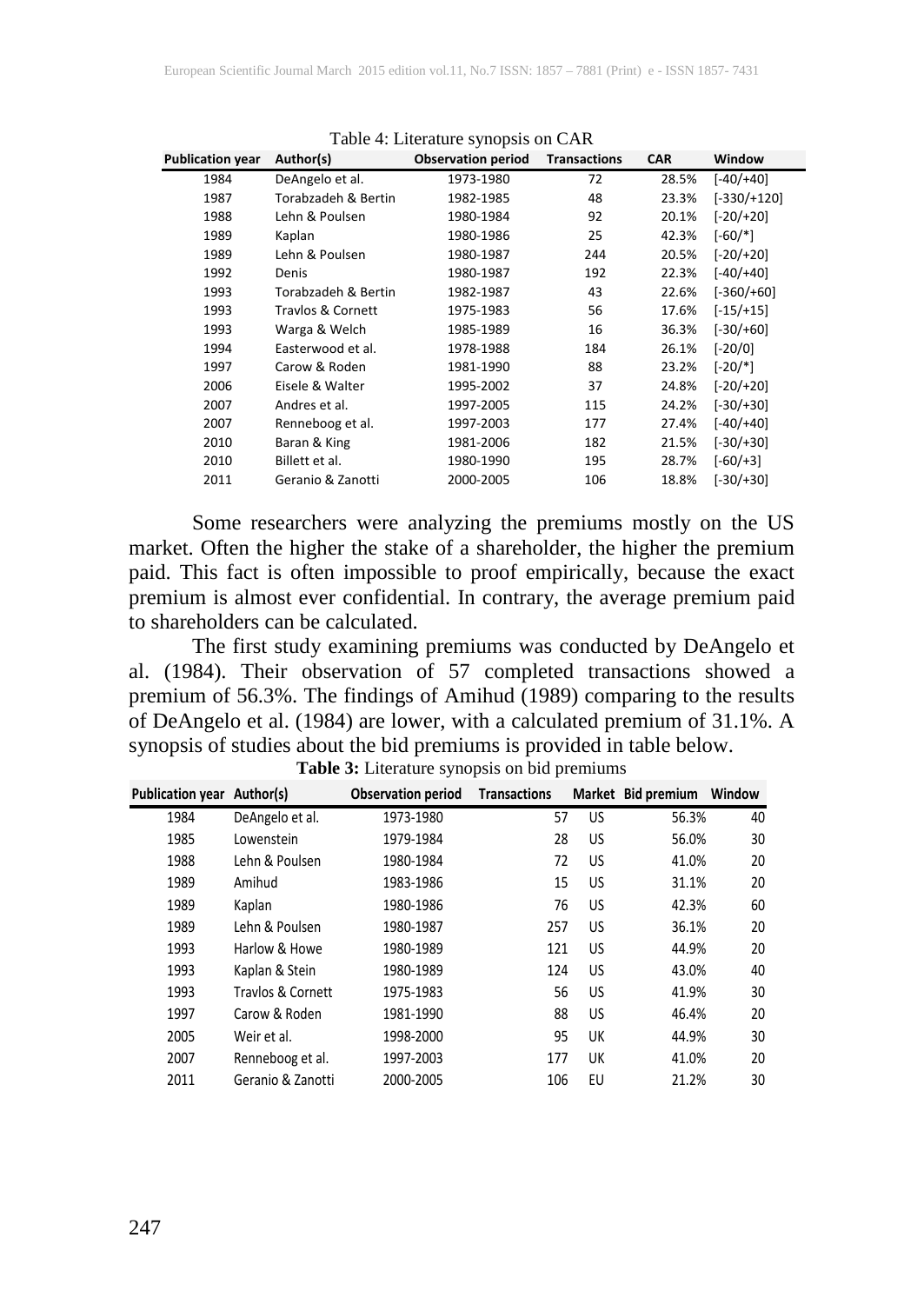#### **Findings about firm characteristics**

The gain of abnormal returns and bid premiums on going private transactions is lucrative for investors. Having recognized this fact, it became relevant for investors to identify potential going private companies on the public capital market and to purchase their shares in order to take advantage of those possible gains. Researchers started to focus on studies which would characterize typical going private companies and distinguishing them from those, which are staying public. A more accurate characterization increases the probability of a correct prediction and is therefore worthwhile for investors.

The first study with the aim to characterize going private companies was conducted by Maupin et al. (1984) for the US market. The authors were examining cash flow ratios, P/B ratio, the dividend yield as well as the concentration of ownership. All tested factors in their study had a significant influence on the going private decision. The relationship was proved to be positive between all factors tested with the only exception of the P/B ratio. The results showed that this relationship is negative; the lower the P/B ratio the higher the probability of a going private. This study was repeated by Maupin (1987) and extended by two factors, P/E ratio and the book to initial cost of assets ratio. The results showed that the retested factors of the previous study as well as the two new factors had all a significant influence on the going private decision.

A large and relevant study was conducted by Lehn and Poulsen (1989). Their study was based on the free cash flow (FCF) hypothesis of Jensen (1986), which expects companies with large FCF compared to equity to go private. Also included in their study were the factors equity, tax payments and sales growth. The FCF hypothesis of Jensen (1986) could be proven by Lehn and Poulsen (1989). At the same time another large study about going privates was conducted by Kieschnick (1989). Also his study was focused on the US market and the factors he examined were e.g. interest expense, growth, FCF or management ownership. His findings were contrary to those of Lehn and Poulsen (1989) as Kieschnick (1989) could not find any evidence for the FCF hypothesis of Jensen (1986).

A study focusing on the ownership structure was conducted by Lowenstein (1986). In his paper, Lowenstein (1986) examined only MBOs, as his hypothesis was that companies leaving the public capital market as an MBO are having larger stakes in manager hands. He found evidence for this hypothesis and also showed that companies leaving the public capital market and significantly smaller than those which do not decide for such a step.

Loh (1992) focused his study on financial characteristics as possible factors to distinguish from staying public companies. Among others he tested the profitability of the company, its capital structure, the turnover and FCF.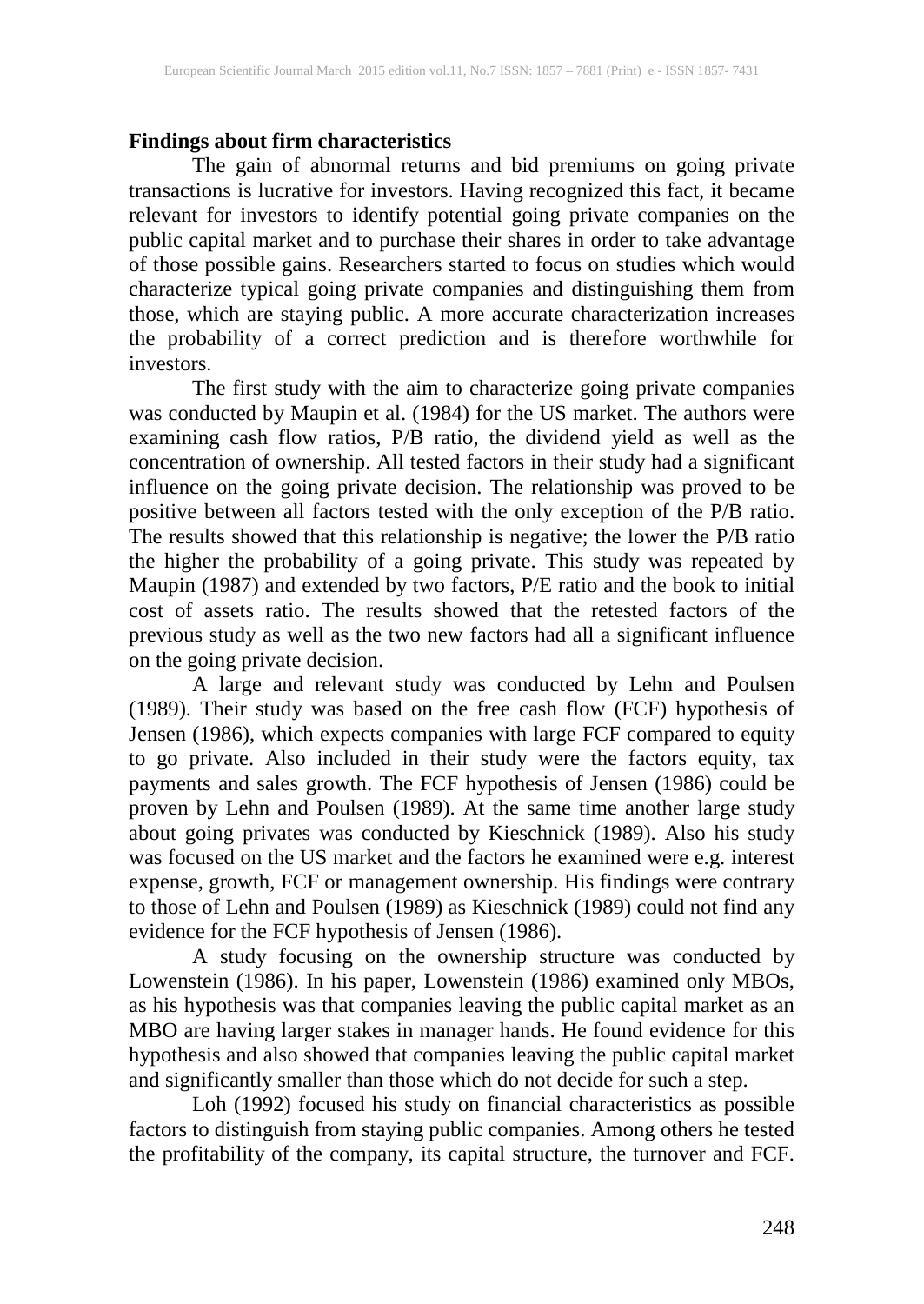He could confirm the findings of Lehn and Poulsen (1989) and found evidence for the FCF hypothesis. Other factors were not significant for the going private decision. Another study which was examining the FCF hypothesis focused only on LBOs and was conducted by Opler and Titman (1993). The authors could proof that the hypothesis holds by testing Tobin's Q and the FCF level. Companies with a low Tobin's Q and relatively high cash flow, characterized by authors as those with unfavorable investment opportunities, are more likely to leave the public capital market.

The FCF hypothesis formulated by Jensen (1986) remained the base for almost all studies also in the nineties. Carow and Roden (1997) found also support for this hypothesis in their paper, testing the high level of FCF, the low Tobin's  $Q^{23}$ , but the focus of their study was on stock price reactions as already presented in the previous subchapter. Not only the FCF topic, but also some of the researchers remained stable and examined the going private phenomenon in various studies. Such an example is Kieschnick (1998) who conducted his second own study nine years after the first one. In his second study, he is using the data sample of Lehn and Poulsen (1989), but changing their sampling scheme. His new study supports the findings of his first study and rejects the findings of Lehn and Poulsen (1989). Kieschnick (1998) couldn't find any evidence for neither the growth rate nor the level of FCF as significant factors influencing the going private decision. No evidence was found also for the size of the company and the tax payments.

Kieschnick was also a co-author in a study examining another large sample of companies going from public to private. It was the study of Halpern et al. (1999), in which a large amount of possible characteristics of going private companies was again tested. Consistent with previous findings of Kieschnick (1989 & 1998), no evidence was found for the level of FCF. Significant evidence however was showed for investment expenditures, stock performance and managerial stock ownership. The statistical evidence for the last factor is consistent with findings of Lowenstein (1986).

The following table presents a synopsis of studies examining characteristics of companies which went private.

 $23$  Tobin (1969).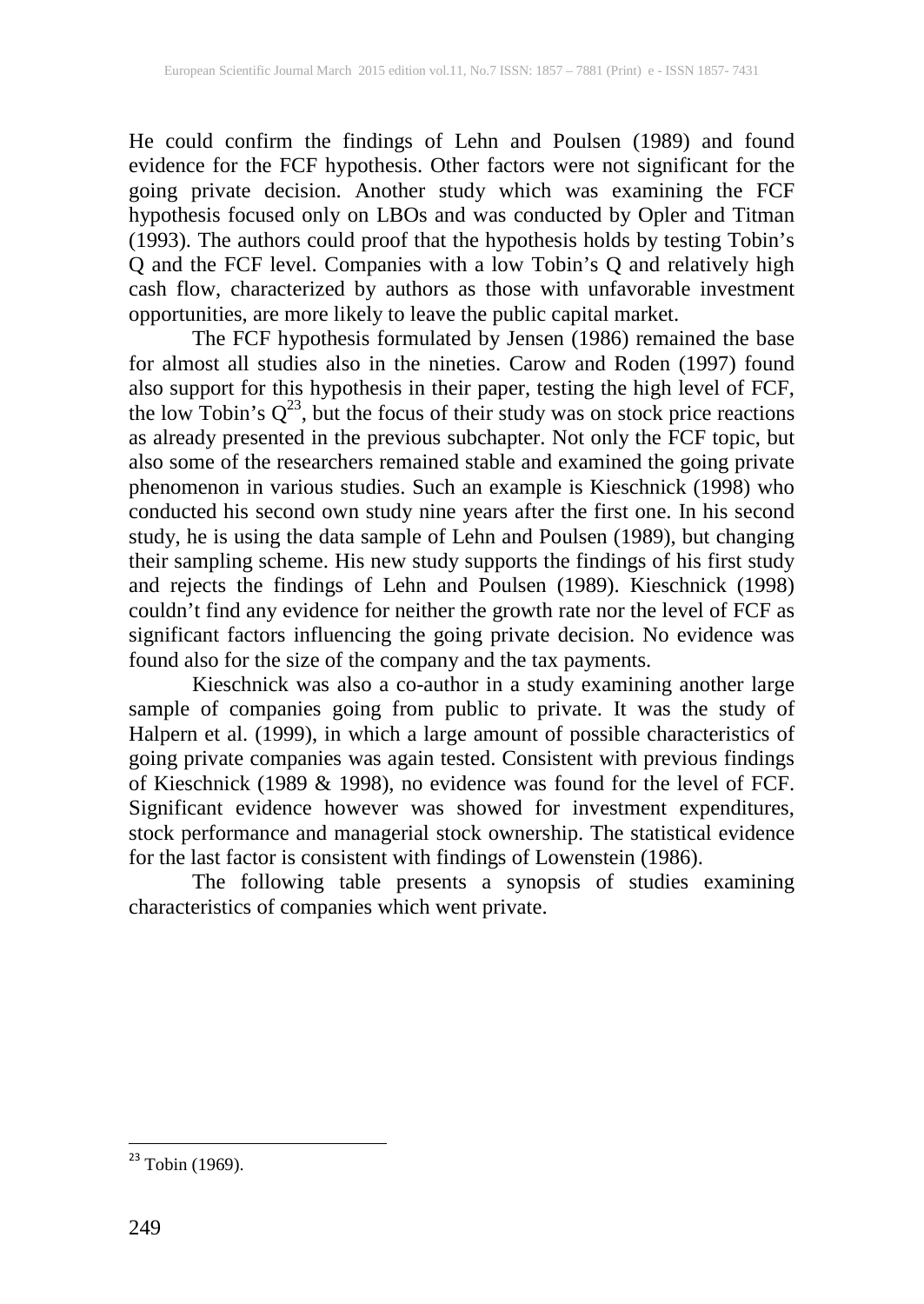| Year | Author(s)               |           |     |     | Observation r Transactions Market Tested factors | <b>Main findings</b>                             |
|------|-------------------------|-----------|-----|-----|--------------------------------------------------|--------------------------------------------------|
| 1984 | Maupin et al.           | 1972-1983 | 63  | US  | - Ownership                                      | - All factors have a positive significant        |
|      |                         |           |     |     | - CF ratios                                      | influence on the going private decision          |
|      |                         |           |     |     | - P/B ratio                                      | apart of P/B ratio, which has a negative         |
|      |                         |           |     |     | - Dividend yield                                 | one.                                             |
| 1986 | Lowenstein              | 1979-1984 | 28  | US  | - Size<br>- Ownership of management              | - Evidence for both factors was proven.          |
| 1987 | Maupin                  | 1972-1984 | 54  | US  | - Ownership                                      | - Same findings like in Maupin et al.            |
|      |                         |           |     |     | - CF ratios                                      | (1984) were shown by Maupin (1987).              |
|      |                         |           |     |     | - P/E ratio                                      | - P/E ratio and the book values of               |
|      |                         |           |     |     | - P/B ratio                                      | assets to original costs had also a              |
|      |                         |           |     |     | - Book value of assets to original costs         | significant influence.                           |
|      |                         |           |     |     | - Dividend yield                                 |                                                  |
| 1989 | Kieschnick              | 1981-1986 | 102 | US  | - FCF (Jensen, 1986)                             | - Kieschnick was the first researcher            |
|      |                         |           |     |     | - Ownership of management                        | who rejected the FCF hypothesis of               |
|      |                         |           |     |     | - Growth expectations                            | Jensen (1986).                                   |
|      |                         |           |     |     | - Interest expense                               |                                                  |
|      |                         |           |     |     | - Depreciation expense                           |                                                  |
| 1989 | Lehn & Poulsen          | 1980-1987 | 244 | US  | - FCF (Jensen, 1986)                             | - Evidence for the FCF hypothesis was            |
|      |                         |           |     |     | - Size (equity)                                  | found.                                           |
|      |                         |           |     |     | - CF/equity                                      | - Also CF/equity is a significant factor,        |
|      |                         |           |     |     | - Sales growth                                   | for all others no evidence was found.            |
|      |                         |           |     |     | - Tax expense                                    |                                                  |
| 1992 | Loh                     | 1986-1988 | 45  | US  | - FCF (Jensen, 1986)                             | - Loh confirmed findings of Lehn &               |
|      |                         |           |     |     | - Liquidity ratio                                | Poulsen (1989).                                  |
|      |                         |           |     |     | - Profitability ratio                            |                                                  |
|      |                         |           |     |     | - Turnover                                       |                                                  |
|      |                         |           |     |     | - Capital structure                              |                                                  |
| 1993 | Opler & Titman          | 1980-1990 | 180 | US  | - FCF (Jensen, 1986)                             | - Evidence for Jensen's hypothesis was           |
|      |                         |           |     |     | - R&D expenses<br>- Diversification              | found.<br>- No evidence was found for R&D costs, |
|      |                         |           |     |     | - Tobin's Q                                      | representing financial distress costs.           |
|      |                         |           |     |     | - Liquidity                                      |                                                  |
|      |                         |           |     |     | - Operating income / assets                      |                                                  |
| 1994 | <b>Servaes</b>          | 1987-1992 | 99  | US  | - Capital expenditures                           | - No evidence for higher capital                 |
|      |                         |           |     |     |                                                  | expenditures.                                    |
| 1998 | Kieschnick              | 1980-1987 | 244 | US  | - FCF (Jensen, 1986)                             | - Also in his second study, where                |
|      |                         |           |     |     | - Size (equity)                                  | Kieschnick used the database of Lehn &           |
|      |                         |           |     |     | - CF/equity                                      | Poulsen (1989), the FCF hypothesis had           |
|      |                         |           |     |     | - Sales growth                                   | to be rejected.                                  |
|      |                         |           |     |     | - Tax expense                                    |                                                  |
| 1999 | Halpern et al.          | 1981-1986 | 126 | US  | - FCF (Jensen, 1986)                             | - FCF hypothesis had to be rejected.             |
|      |                         |           |     |     | - Tax expense                                    | - Investment expenditures, stock                 |
|      |                         |           |     |     | - Ownership of management                        | performance and managerial                       |
|      |                         |           |     |     | - Stock performance                              | ownership had singnificant incfluence            |
|      |                         |           |     |     | - Investment expenditures                        | on the decision.                                 |
| 2002 | <b>Beck &amp; Stinn</b> | 1995-2000 | 22  | DE  | - FCF (Jensen, 1986)                             | - Growth expectations, percentage of             |
|      |                         |           |     |     | - Stock performance                              | free float, P/E ratio and the ownership          |
|      |                         |           |     |     | - Free float                                     | structure measured in number of                  |
|      |                         |           |     |     | - Size                                           | shareholders have negatively                     |
|      |                         |           |     |     | - Growth expectations                            | correlated with the going private                |
|      |                         |           |     |     | - P/E ratio                                      | decision.                                        |
|      |                         |           |     |     | - P/B ratio<br>- Ownership structure             |                                                  |
| 2002 | Kosedag & Lane          | 1980-1996 | 21  | US  | - FCF (Jensen, 1986)                             | - No evidence for FCF hypothesis was             |
|      |                         |           |     |     | - Tax expense                                    | found.                                           |
|      |                         |           |     |     |                                                  | - Tax expense measured as tax savings            |
|      |                         |           |     |     |                                                  | was significant.                                 |
|      |                         |           |     |     | - Sales growth                                   |                                                  |
| 2005 | Evans et al.            | 1990-1999 | 80  | AUS | - FCF (Jensen, 1986)                             | - In Australia the FCF hypothesis of             |
|      |                         |           |     |     | - Growth                                         | Jensen had to be rejected.                       |
|      |                         |           |     |     | - Leverage                                       | - Further, the companies have high               |
|      |                         |           |     |     | - Liquidity                                      | liquidity, low growth rates and low              |
|      |                         |           |     |     | - R&D expense                                    | R&D expenses.                                    |
|      |                         |           |     |     | - Ownership of management                        |                                                  |

#### Table 4: Literature synopsis on characteristics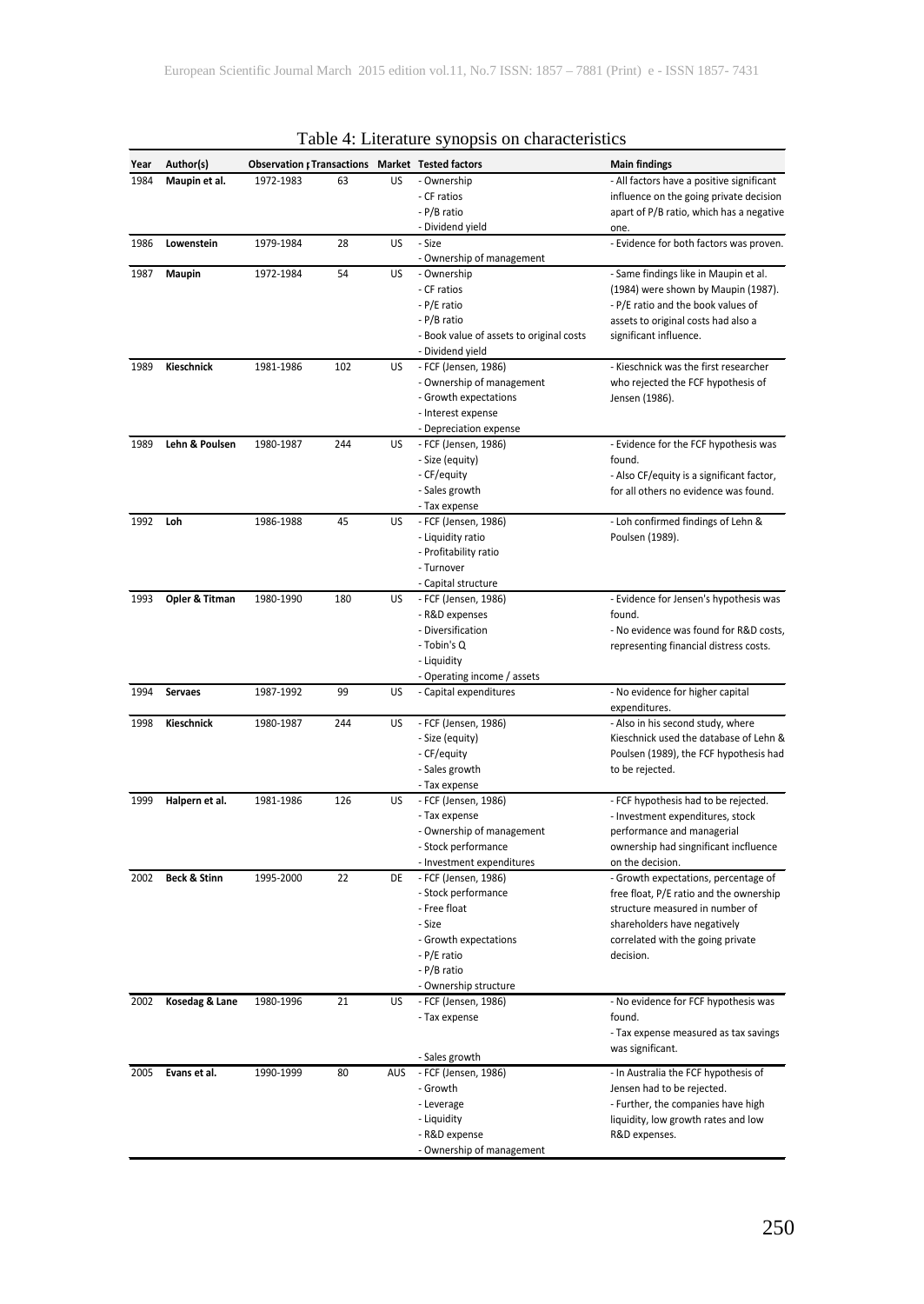| Year | Author(s)      | Observation r Transactions Market Tested factors |     |    |                                        | <b>Main findings</b>                    |
|------|----------------|--------------------------------------------------|-----|----|----------------------------------------|-----------------------------------------|
| 2007 | Gleason et al. | 1998-2003                                        | 221 | US | - Size                                 | - Firms going private are smaller, with |
|      |                |                                                  |     |    | - Growth expectations                  | higher liquidity, more leverage, lower  |
|      |                |                                                  |     |    | - Profitability                        | profitability and high growth           |
|      |                |                                                  |     |    | - Leverage                             | expectations. The last finding was      |
|      |                |                                                  |     |    | - Earnings predictability              | surprising.                             |
|      |                |                                                  |     |    | - Liauidity                            |                                         |
|      |                |                                                  |     |    | - Financial distress costs             |                                         |
| 2008 | Boot et al.    | 1999-2004                                        | 154 | US | - Stock performance                    | - Lower stock price performance and its |
|      |                |                                                  |     |    | - Stock liquidity                      | high volatility is more likely to go    |
|      |                |                                                  |     |    | - Public market investor participation | private.                                |

#### **Other relevant findings**

The passage of Sarbanes-Oxley Act (SOA) in 2002 increased accounting standards for US publicly listed companies. As staying public became even more expensive, some companies decided to leave the market. Engel et al. (2007) connected in their study the two topics SOA and the going private decision. They were analyzing US companies between the years 1998 and 2005. Their focus was on the frequency of such transactions after the passage of SOA. Their empirical analysis showed that the frequency of going private transactions clearly increased after SOA. Gleason et al. (2007) were analyzing different reasons which might motivate companies to go private. To analyze the higher cost of being public as a possible motivation, they divided their sample of firms into two groups which went private prior and following to SOA. They results show, that the major motivation for companies which went private after the passage of SOA were clearly the higher cost of being public in contrary to other reasons which<br>were dominant prior to SOA. were dominant prior to SOA.

Only few studies focused on the entire public lifecycle when they were explaining the going private decision. The study of Mehran and Peristiani (2010) focuses on the visibility aspect of companies which decide to go private despite being solid competitors to their peers. They adapt the entire public life view and examine with an extended, dynamic hazard model three visibility aspects, analyst coverage, institutional ownership and stock turnover as possible factors explaining the going private decision over the company's public life. Their results show, that firms with declining analyst coverage, falling institutional ownership as well as low stock turnover go more likely private and decide for such a step sooner. A study focusing on costs and benefits of being public as reasons for delisting was conducted by Bharath and Dittmar (2010). Similarly to Mehran and Peristiani (2010), they observe a company during its whole public life and identify e.g. low analyst coverage and low institutional ownership as reasons influencing the going private decision.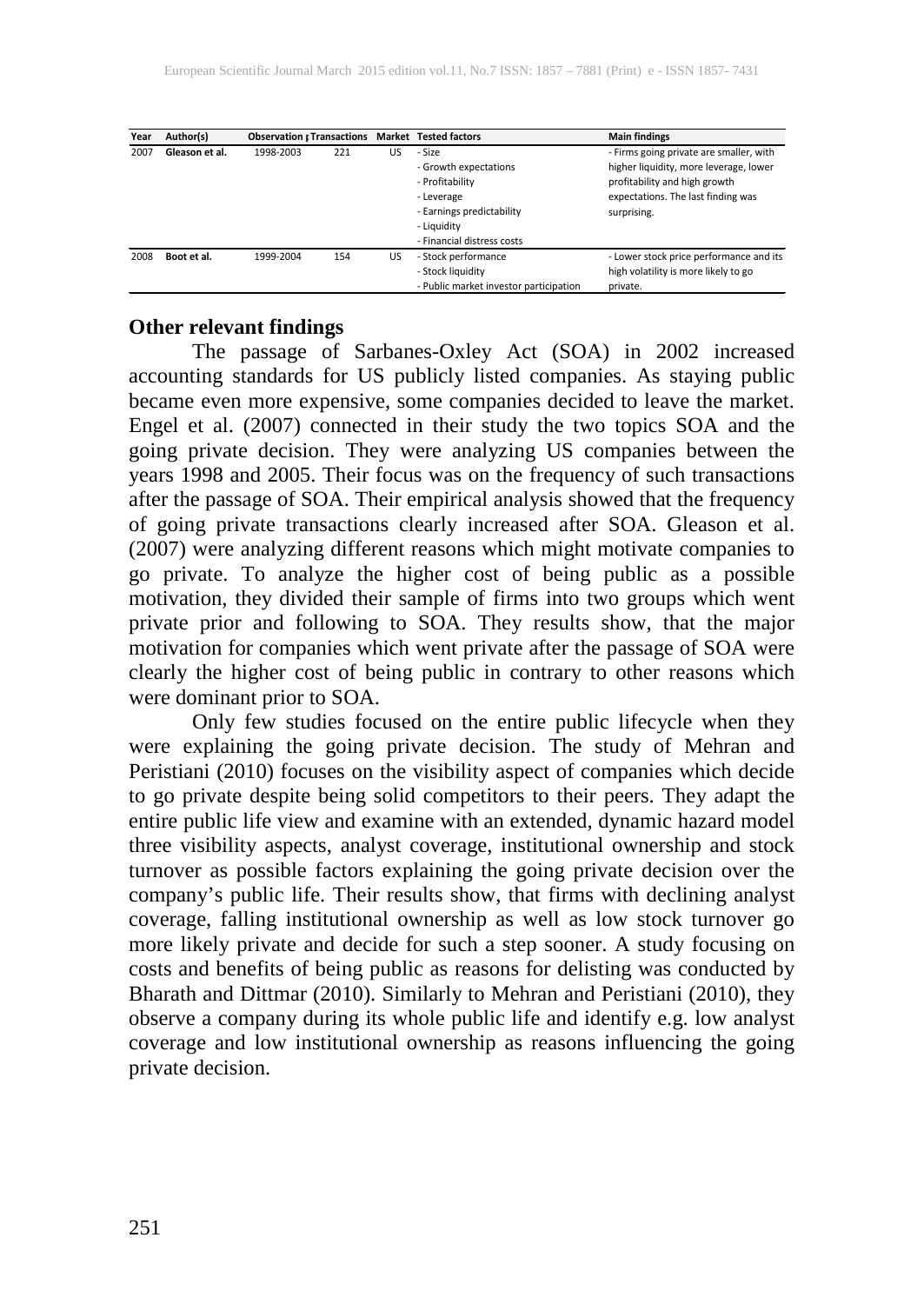## **Insights and implications from previous research**

Various factors play a role when it comes to the decision whether to leave the public capital market or not. The current state of research offers stakeholders a large amount of explanations of this phenomenon, but still a lot concerning this step stays unexplored.

#### **Synthesis and future trend**

Companies which are leaving the public capital market can be divided into two main groups, those which are going private voluntary and those which are forced to leave the public capital market, because they are not fulfilling the listing requirements. Empirical research presented above mostly focused on companies which left voluntarily. When a company is not in a financial distress and its expectations about the own condition after the going private step are optimistic (e.g. reduction of agency costs<sup>24</sup>), then an increase in value of the company can be expected.

Burnett (2012) point out that companies which decide for a voluntary step into privacy mostly focus on long-term goals. The going private decision is so, among others, explained through avoidance of the short-term orientation of public capital markets. So may even companies with a strong stock price performance decide to leave voluntary. Additionally, reporting requirements as well as arising registration and compliance fees at the stock exchange increase the motivation to leave the market. Empirical studies focusing on the influence of  $SOA^{25}$  have proven a post-SOA boom of going private transactions.

A solid amount of studies exists about the characteristics of going private companies shortly before they announce their decision to leave the public capital market. Further studies exist about abnormal returns which can be observed during the announcement of a going private. Researchers were also examining premiums paid to investors. In many cases, largest shareholders receive even a higher premium which is not made public and therefore no empirical evidence exists.

Characteristics of going private companies which have often been proven having a significant influence on the decision to leave the public capital market are summarized in the below table:

 $24$  Jensen (1986).

<sup>25</sup> See subchapter A.2.3.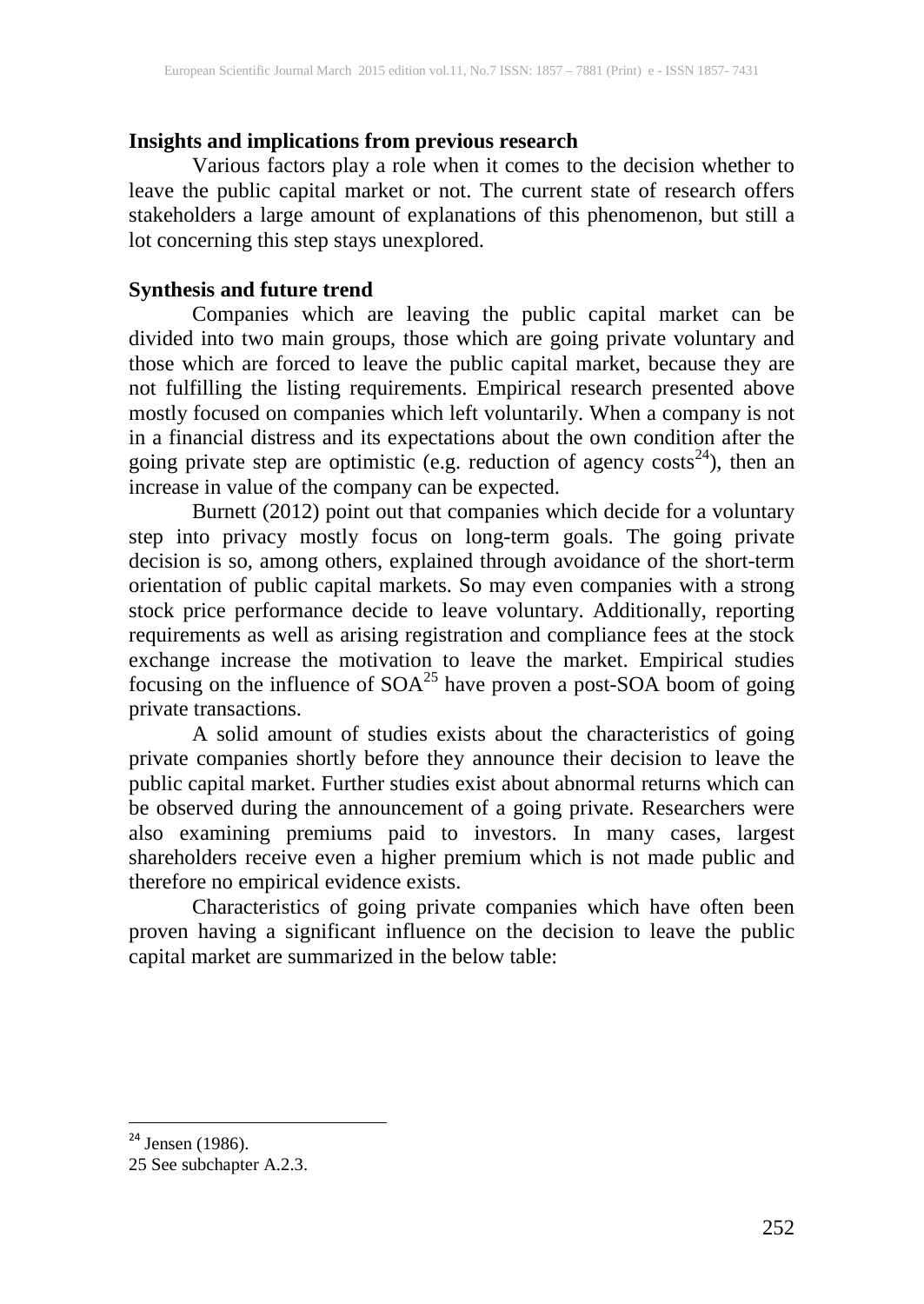| Company                                               | Table 5. Typical characteristics of going private companies<br><b>Share</b> | Ownership                                                                       | <b>Industry</b>                                                    |
|-------------------------------------------------------|-----------------------------------------------------------------------------|---------------------------------------------------------------------------------|--------------------------------------------------------------------|
| Small size<br>e.g. Gleason et al.<br>(2007)           | price<br>stock<br>Low<br>(undervaluation)<br>e.g. Boot et al. (2008)        | Major shareholder<br>Schwichtenberg<br>e.g.<br>(2003)                           | Low industry hotness<br>Mehran<br>and<br>e.g.<br>Peristiani (2010) |
| High FCF<br>e.g. Lehn and Poulsen<br>(1989)           | Low free float<br>e.g. Beck and Stinn<br>(2002)                             | institutional<br>Low<br>ownership<br>Bharath<br>and<br>e.g.<br>Dittmar $(2010)$ | Low<br>growth<br>opportunities<br>e.g. Gleason et al.<br>(2007)    |
| Low Tobin's Q<br>Carow<br>and<br>e.g.<br>Roden (1997) | Low share liquidity<br>Amihud<br>and<br>e.g.<br>Mendelson (1988)            | High leverage<br>e.g. Gleason et<br>al.<br>(2007)                               |                                                                    |
|                                                       | High<br>stock<br>price<br>volatility<br>e.g. Boot et al. (2008)             |                                                                                 |                                                                    |
|                                                       | Low analyst coverage<br>Bharath<br>and<br>e.g.<br>Dittmar $(2010)$          |                                                                                 |                                                                    |

Table 5: Typical characteristics of going private companies

The probability of a going private transaction arises when the significant factors increase. The following four diagrams show exemplary how the going private probability can be understood:



Following key findings could be derived from previous going private literature:

|                                   | Table 0. ISCY Infusings on going privates                                                                                                                                               |
|-----------------------------------|-----------------------------------------------------------------------------------------------------------------------------------------------------------------------------------------|
| Going private and market behavior |                                                                                                                                                                                         |
| Findings:                         | After the announcement abnormal returns rise and<br>bid premiums are offered to shareholders.                                                                                           |
| Comments:                         | Empirical research could partly explain the<br>magnitude of abnormal returns and bid premiums.<br>They are both positive in the majority of cases and<br>can be earned by shareholders. |
| Going private and motives         |                                                                                                                                                                                         |
| Findings:                         | Traditional motives like high free cash flow,<br>modern motives like low analyst coverage as well<br>as regulatory ones (SOA) might lead to a going<br>private decision.                |
| Comments:                         |                                                                                                                                                                                         |

Table 6: Key findings on going privates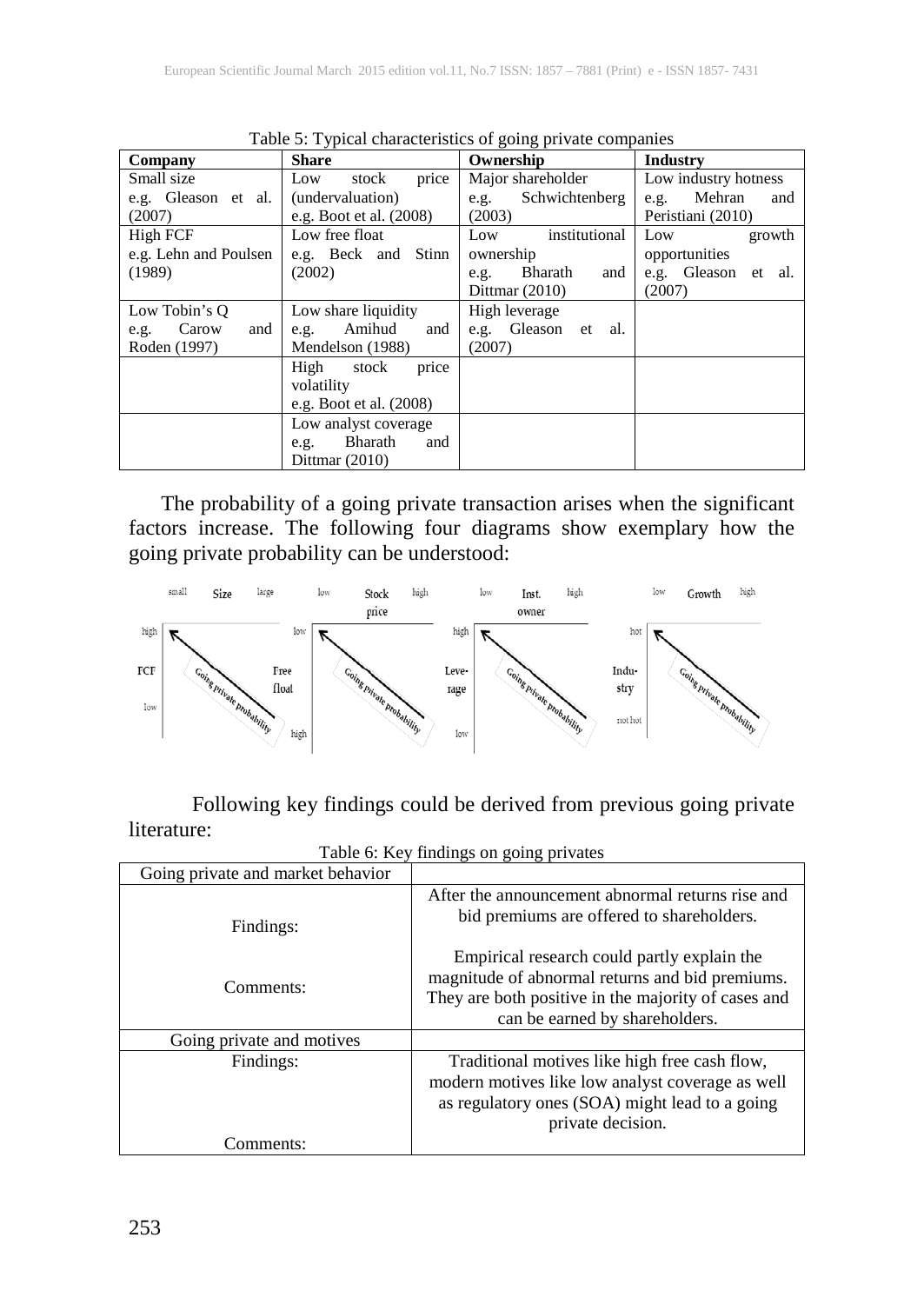|                             | It is not only one reason, but a combination of<br>different motives which increases the probability of<br>a step into privacy.                                                                                      |
|-----------------------------|----------------------------------------------------------------------------------------------------------------------------------------------------------------------------------------------------------------------|
| Going private and company   |                                                                                                                                                                                                                      |
| Findings:                   | Financial characteristics of a firm are possible<br>explanatory variables of its going private decision.                                                                                                             |
| Comments:                   | Small size measured by market capitalization, high<br>free cash flow and low Tobin's Q have often been<br>successfully tested as factors significantly<br>explaining the going private decision.                     |
| Going private and shares    |                                                                                                                                                                                                                      |
| Findings:                   | The value and the trading volume of firms' shares<br>have an influence of the going private decision.                                                                                                                |
| Comments:                   | Low free flow, low share liquidity, high price<br>volatility and low stock performance<br>(undervaluation) increase the probability of a going<br>private.                                                           |
| Going private and ownership |                                                                                                                                                                                                                      |
| Findings:                   | Ownership structure might accelerate and simplify<br>a going private decision.                                                                                                                                       |
| Comments:                   | Low institutional ownership and thus a large<br>amount of noise traders might increase the wish for<br>privacy. An existence of a major shareholder might<br>ease the step.                                          |
| Going private and industry  |                                                                                                                                                                                                                      |
| Findings:                   | The industry in which a company is operating<br>might influence the going private probability.                                                                                                                       |
| Comments:                   | Unattractive industry might be less appreciated by<br>investors and lead to undervaluation. Additionally,<br>some industries may offer low growth opportunities<br>for companies (e.g. due to technological limits). |

Some recent studies about going privates adapted their focus compared to the traditional ones which have been conducted mostly in the 80s and 90s. So have e.g. Mehran and Peristiani (2010) explained the going private step in a new aspect, seeing the main reason in the visibility of companies. They were not only arguing with the small market capitalization of the company, but also with low interest of investors, who just simply do not see the company, because it is e.g. insufficiently covered by analysts. Future research should therefore focus on visibility from diverse perspectives as it might lead to a better explanation of the going private phenomenon.

As there is not one main specific reason why a company decides to voluntarily leave the public capital market, measures are necessary in order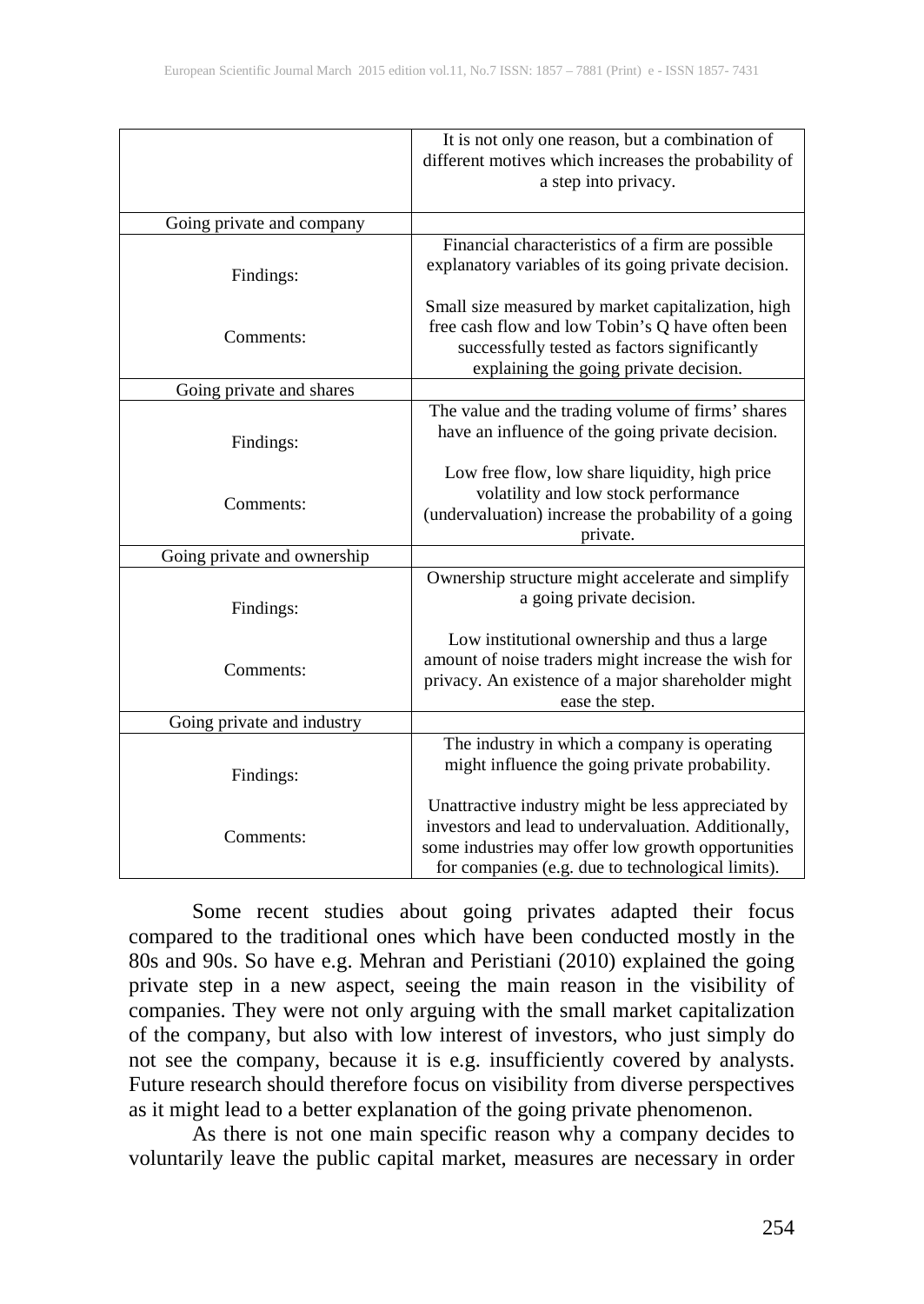to expand these decisions. As far as a statistical analysis allows, reasons for such a decision might be examined using moderating factors. Moderator variables affect and alter the effect of an independent variable on a dependent variable. Including moderator variables would hence increase the chance to explain the combination of reasons which lead to a going private decision.

Further research is also needed within the lifecycle context. Just a few studies<sup>26</sup> examine the characteristics of going private companies during their whole public lifecycle and not only at the time of the announcement of the going private decision. Characterization of companies only shortly before the time of the announcement of the going private intention decreases the chance to find explanations for such a step and therefore decreases the chance for investors to recognize such companies the earliest possible. Including the whole public lifecycle<sup>27</sup> into the analysis would allow a more precise definition of companies which typically go private. Then, not only could the time shortly before the announcement, but also company's situation already at the time of the IPO as well as financial results and other information from the whole public life become part of the analysis.

SOA and other regulations have impact on the decision to leave the public capital market. The research concerning their impact might be also extended within the lifecycle context. This research focus would e.g. allow seeing characteristics of companies which are mostly affected through such regulations.

There is also a lack of satisfactory explanations about the impact of private equity on the going private decision. This might be firstly due to the fact that only few data is available about private equity investments and secondly because this form of financing occurred mostly during the very last years.

Extensions of going private research could also include aspects of behavioral finance. It might be especially the investor sentiment<sup>28</sup>, driven by small investors, which could lead to new findings about the going private phenomenon. Public companies with no or few institutional investors are exposed to noise traders who don't act rationally and their buy or sell decisions are not based on fundamental or technical data. This uncertainty component might become too exhausting for some companies and consequently they might decide to delist.

<sup>&</sup>lt;sup>26</sup> E.g. Mehran and Peristiani (2010).

<sup>27</sup> Due to data availability only the public lifecycle can be examined. Even more precise results might be expected if the whole company lifecycle, private and public, could be examined.

<sup>28</sup> Introduced by Lee et al. (1992).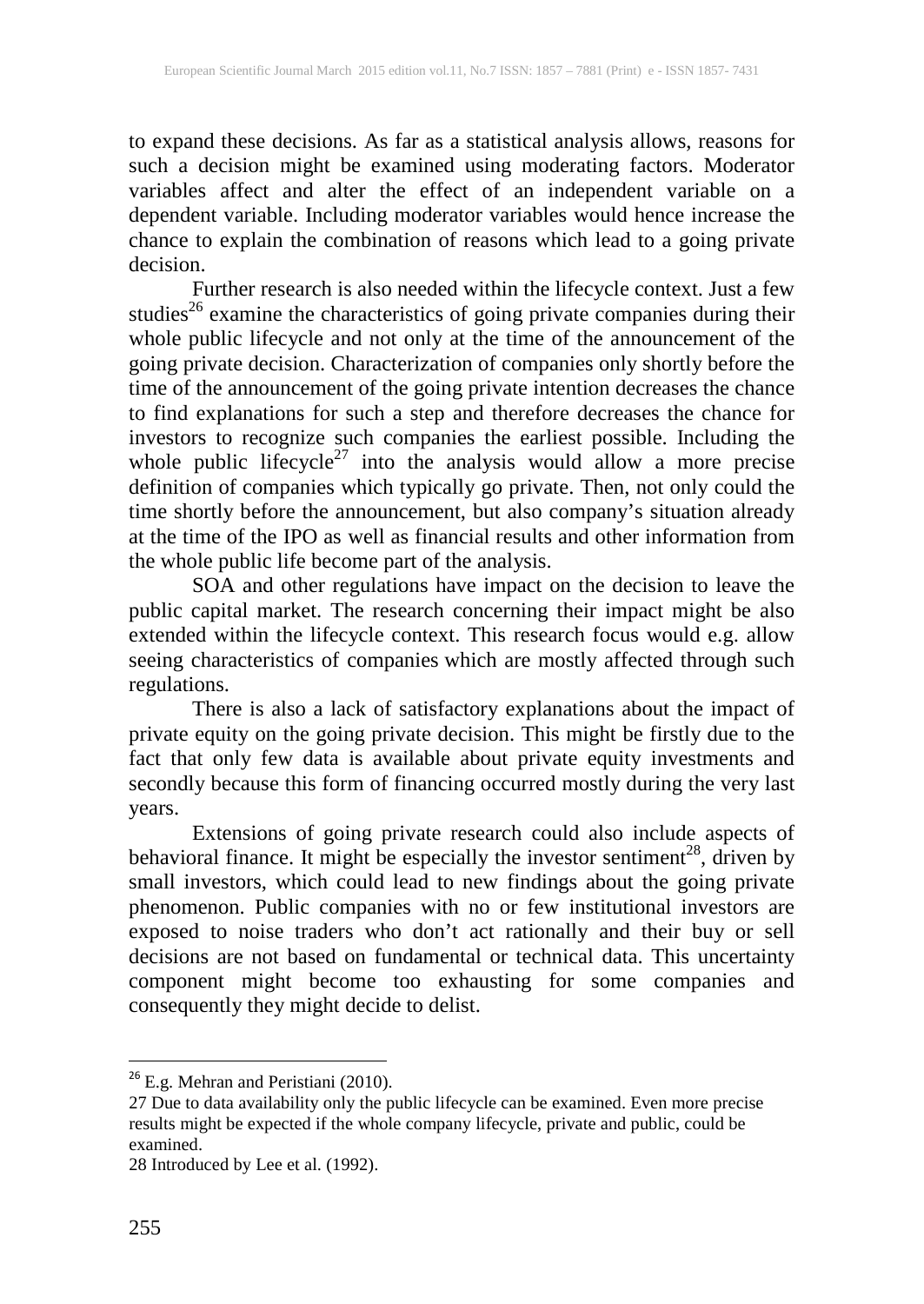Next to delisting reasons and to companies' characteristics, other fields within the going private topic might also expand the scope of research. Especially legal issues and different techniques how to take a company private in different countries is of high relevance for practitioners.

Future going private transactions will bring more evidence and clarity and allow investors to understand them better. This because with an increasing number of going private cases in the future, a more precise statistical differentiation of companies will be possible. Thus, a quantitative analysis of transactions within one industry will allow drawing additional conclusions about the going private phenomenon.

#### **Incentives for investors**

For investors, going private transactions are interesting due to mainly two reasons. The first reason lies in abnormal returns, which are observed around the announcement of the transaction and can be earned by investors. The second reason is the bid premium paid to investors when one shareholder is purchasing the stakes to be able to accomplish the going private transaction.

Due to these two opportunities of earning large premiums in a short term compared to other investments, going private transactions are of special interest for investors. Following the assumption markets are semi-efficient, it is the incentive of every investor to recognize potential going private companies the earliest and the most precise possible.

Companies which might decide for a step into privacy are of interest for both small and large investors, because also the small ones are able to earn abnormal returns as well as bid premiums. Therefore, an investor tries to gain as much information as possible in order to recognize such companies with the highest certainty at the earliest possible point in time and overtake other investors. The earlier an investor can buy before rumors about a possible announcement of a going private transaction occur on the market, the better for him.

The incentive for large investors might be even bigger. Owning a larger stake of the company provides with a superior negotiating position, when selling block holdings. In addition to the regular bid premium paid to all investors, large shareholders might bargain a surplus.

Burnett (2012) is addressing the question about the sources of value in going private transactions. He finds a possible explanation in the transfer of wealth from other stakeholders to shareholders. According to him are exante bondholders adversely affected by a companies' decision to delist from public capital market and they might lose out. After the going private step, a company might decide for riskier projects or e.g. to pay out higher dividends. This would change the situation of bondholders for the worse.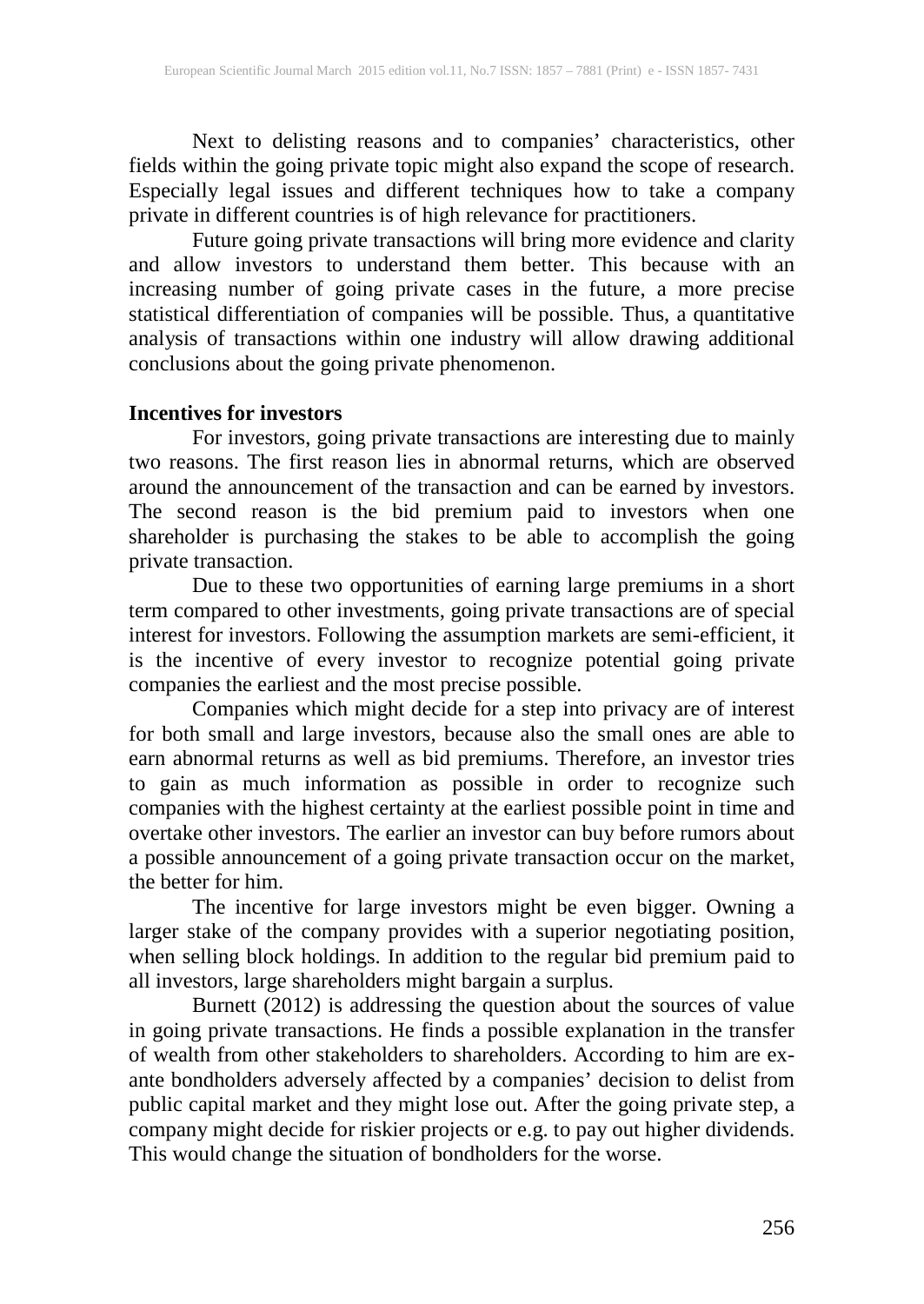Masulis et al. (2009) share a contrary opinion about the influence on bondholders after a going private transaction. They follow Jensen (1986) who observed reductions in agency costs after the step into privacy. According to them, this reduction can offset the worse situation of bondholders after a going private and then improve their position. The situation of shareholders is improved as well; they also profit from an agency costs reduction.

Consequently, companies which might decide for a step into privacy should receive a high attention from investors. If potential investors become shareholders before the announcement of such a transaction, they are not only able to earn abnormal returns, but also a bid premium. The larger their stake, the stronger is their negotiating power and accordingly, their possibility to increase their bid premium. Based on these facts, the major goal of research about going privates should focus on a precise characterization and subsequent recognition of such companies on the public capital market and so ease the decision making process of investors.

#### **Conclusion**

The aim of this survey was to provide deeper insights about the going private decision of public companies. First, the question about the reasons and motives for the privacy phenomenon was addressed. A variety of different kind of incitements was presented and explained. Second, this paper was exploring chances for investors which occur on the capital market when the company they are invested in decides for a going private. Empirical papers were summarized which showed investors are not only able to profit from abnormal returns, but also may earn bid premiums when a company is buying its shares back. Third, this survey showed how to recognize potential going private companies on the public capital market. A large amount of previous empirical findings was analyzed and merged in a synopsis. Last, possible future research fields within the going private topic were presented and the need for further research was justified by presenting the specific investors' incentives.

Companies' considerations whether to go private or not were divided into three categories. Traditional considerations include high agency costs due to a large amount of free cash flow and different opinions of its use. Also liquidity, ownership and undervaluation considerations have postponed the going private decision. Recent motives include low visibility on the capital market, low growth opportunities as well as takeover considerations. Since the passage of SOA, regulatory considerations play also a significant role in the going private decision.

This survey is presenting results of all important empirical studies which were exploring the going private phenomenon from different point of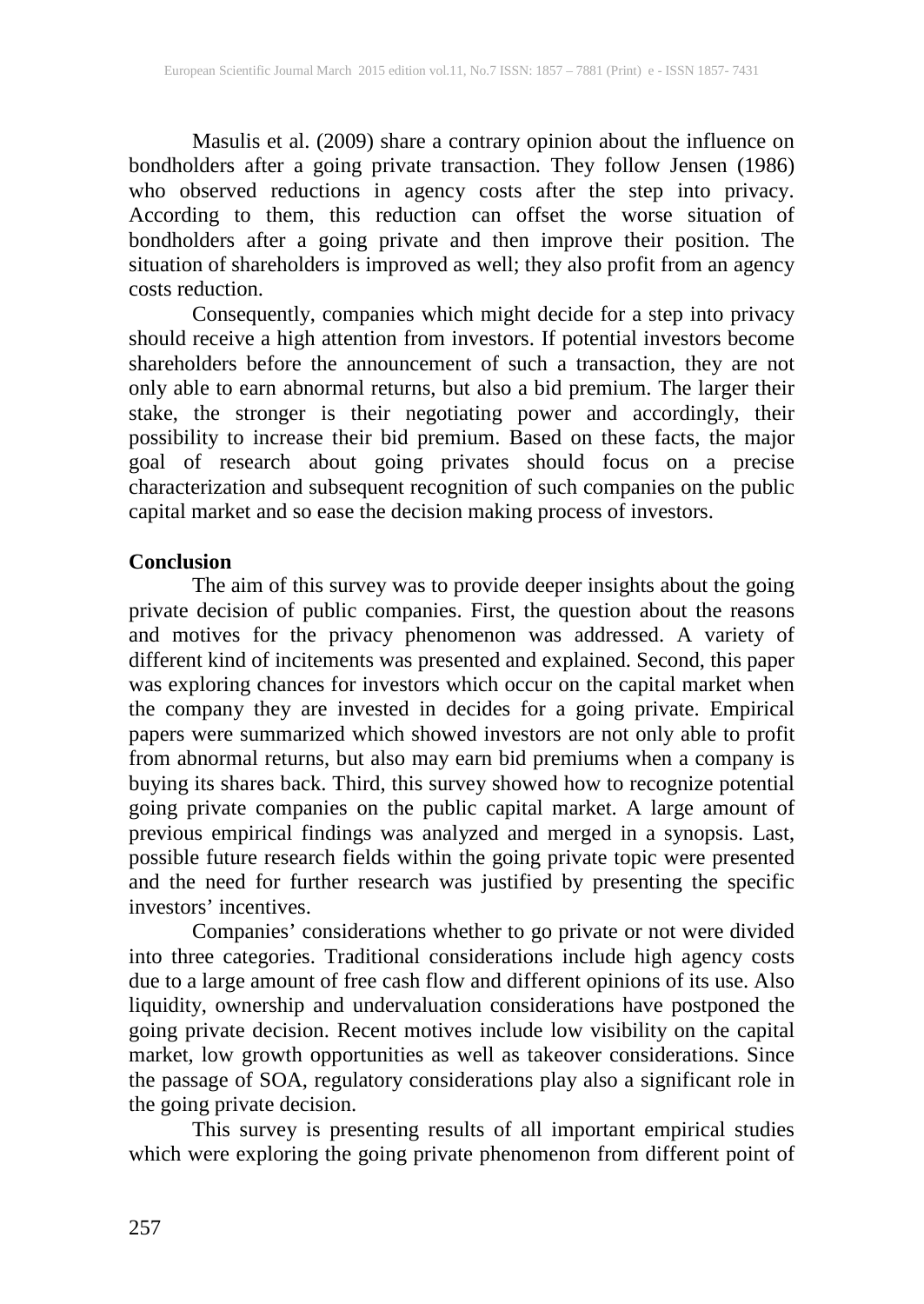views. Also summarized is empirical evidence about abnormal returns occurring at the transaction announcement and about bid premiums which are offered to shareholders in order to make them sell their stakes. Further discussed are studies which allow potential investors to recognize potential going private companies. Companies characterized by e.g. small size, high free cash flow, with a major shareholder, low growth opportunities, low share liquidity or low analyst coverage are more likely to go private.

Only a few studies include the whole public lifecycle and not only the time shortly before the announcement of the going private transaction into their empirical analysis. In order to be able to identify potential going private companies even more precise, future research areas are seen within the lifecycle context as well as in identifying further attributes which might characterize these companies. An early recognition allows investors to earn high returns within a short period of time and on the opposite side it forces companies to always reconsider the value of their costly public-to-privateand-back cycles.

## **References:**

Adizes, I. (1979). Organisational passages: Diagnosing and treating lifecycle problems in organizations. Organizational Dynamics, Vol. 8, 3-25.

Altintig, A. Z., Arin, P. K., Feess, E., & Schumacher, C. (2009). You are one of us now! How do Share Price of Rivals React to Privatization? The Journal of Industrial Economics, 57(2), 265-293.

Amihud, Y. (1989). Leveraged Management Buyouts and Shareholders' Wealth. In Y. Amihud, Leveraged management buyouts: causes and consequences (pp. 3-34). Homewood: Dow Jones-Irwin.

Amihud, Y., & Mendelson, H. (1988). Liquidity and Asset Prices: Financial Management Implications. Financial Management. Vol. 17, 5.15.

Andres, C., Betzer, A., & Weir, C. (2007). Shareholder wealth gains through better corporate governance - The case of European LBO-transactions. Financial Markets and Portfolio Management, 21(4), 403-424.

Baran, L. C., & King, T.-H. D. (2010). Going private transactions, bondholder returns, and wealth effects. Journal of Banking and Finance, 34(8), 1856-1872.

Beck, R., & Stinn, D. (2002). Börsenrückzugs-Gesellschaften in Deutschland. Coroprate Finance biz, 4(11), 653-660.

Becker, B., & Pollet, J. (2008). The decision to go private. Working paper. www.essec-private-equity.com/.

Bharath, S. T., & Dittmar, A. K. (2010). Why Do Firms Use Private Equity to Opt Out of Public Markets? Review of Financial Studies, 23, 1771-1818.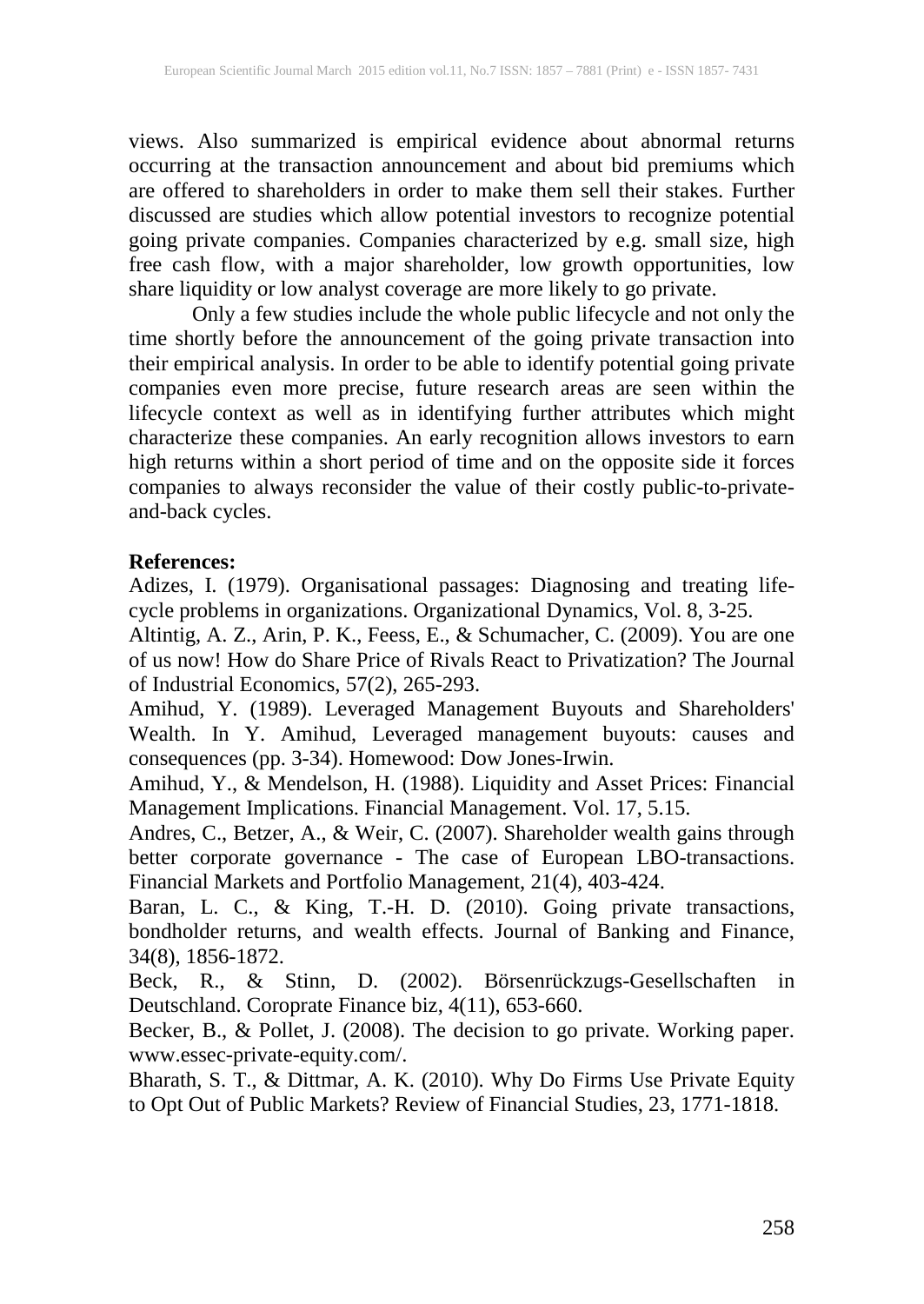Billett, M. T., Jiang, Z., & Lie, E. (2010). The effect of change-in-control covenants on takeovers: Evidence from leveraged buyouts. Journal of Corporate Finance, 16(1), 1-15.

Boot, A. W., Gopalan, R., & Thakor, A. V. (2008). Market Liquidity, Investor Participation, and Managerial Autonomy: Why Do Firms Go Private? The Journal of Finance, 63(4), 2013-2059.

Burghof, H-P., & Schilling, D. (2003). Going Private als Corporate Governance-Transaktion. Betriebswirtschaftliche Forschung und Praxis, Vol. 55(2), 117-136.

Burnett, K.M. (2012). A Review of the Legal and Financial Implications of Going Private: What Shareholders, Boards, and Employees of Public Companies Need to Know Available at SSRN: Companies Need to Know. Available at SSRN: http://ssrn.com/abstract=2100585.

Carow, K. A., & Roden, D. M. (1997). Determinants of the Stock Price Reaction to Leveraged Buyouts. Journal of Economics and Finance, 21(3), 49-59.

DeAngelo, H., DeAngelo, L., & Rice, E. M. (1984). Going Private: Minority Freezouts and Stockholder Wealth. Journal of Law and Economics, 27(2), 367-401.

Denis, D. J. (1992). Corporate Investment Decisions and Corporate Control: Evidence from Going-Private Transactions. Financial Management, 21(3), 80-94.

Djama, C., Martinez, I., & Serve, S. (2012). What do we know about delistings? A survey of the literature. Comptabilités et innovation, Grenoble: France.

Easterwood, J. C., Singer, R. F., Seth, A., & Lang, D. F. (1994). Controlling the Conflict of Interest in Management Buyouts. Review of Economics & Statistics, 76(3), 512-522.

Eisele, F., & Walter, A. (2006). Kursreaktionen auf die Ankündigung von Going Private-Transaktionen am deutschen Kapitalmarkt. Zeitschrift für betriebswirtschaftliche Forschung, 58, 337-362.

Eisele, F., Götz, A., & Walter, A. (2003). Going Private-Transaktionen am deutschen Kapitalmarkt - Eine empirische Bestandsaufnahme. Finanz Betrieb, 5(12), 839-850.

Engel, E., Hayes, R.M., & Wang, X. (2007). The Sarbanes-Oxley Act and firms' going-private decisions. Journal of Accounting and Economics, Vol. 44, 116-145.

Ernst, D., & Haecker, J. (2007). Applied International Corporate Finance. München: Verlag Franz Vahlen.

Evans, J., Poa, M., & Rath, S. (2005). The Financial and Governance Characteristics of Australian Companies Going Private. International Journal of Business Studies, Vol. 13, 1-24.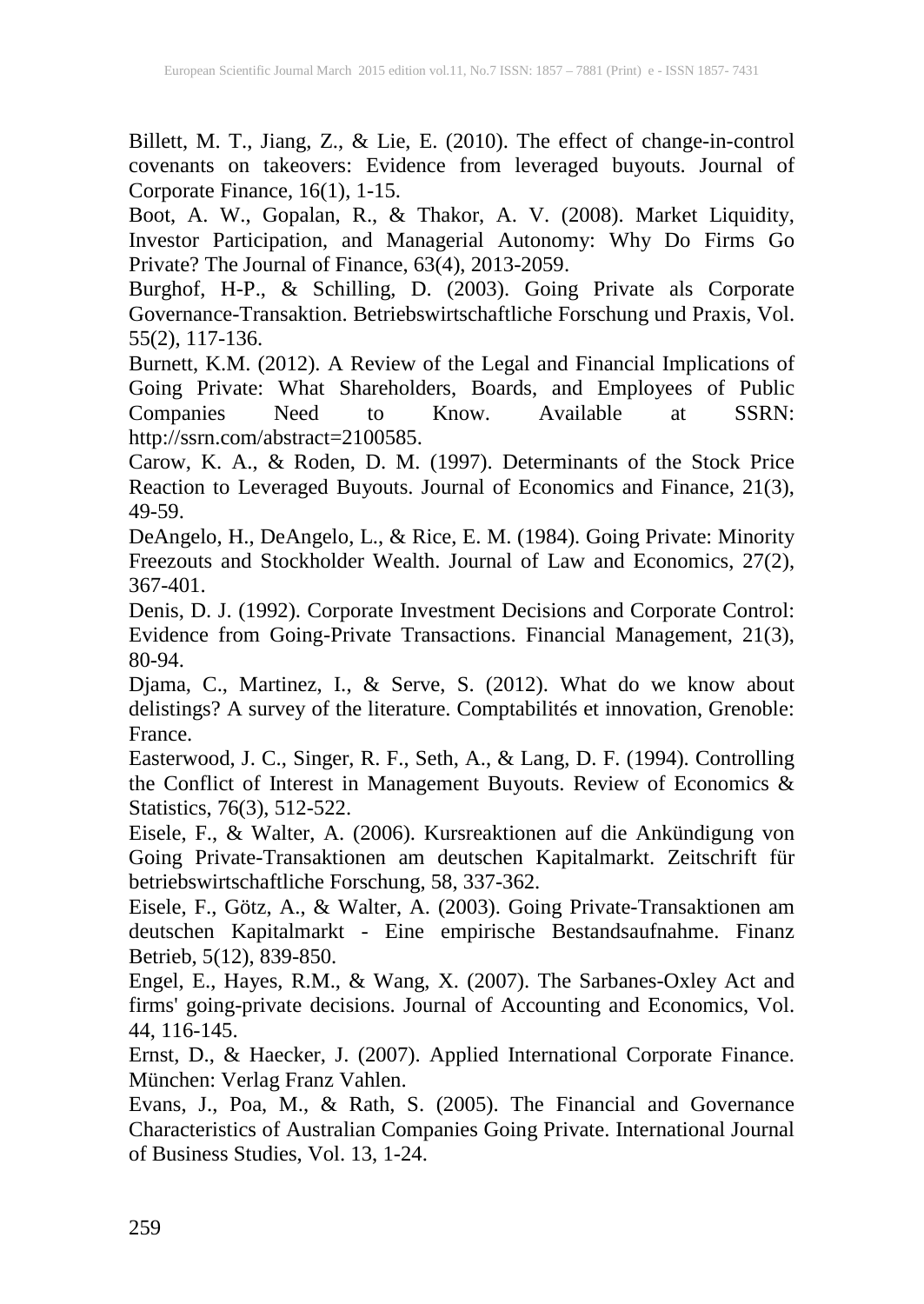Frankfurter, G. M., & Gunay, E. (1992). Management Buy-Outs: The Sources and Sharing of Wealth Between Insiders and Outside Shareholders. Quarterly Review of Economics and Finance, 32(3), 82-95.

Geranio, M., & Zanotti, G. (2011). Equity Markets Do Not Fit All: an Analysis of Public-to-Private Deals in Continental Europe. European Financial Management, Forthcoming 2011.

Gill, A., & Walz, U. (2012). Going Public – Going Private: The Case of VC-Backed Firms. Available at SSRN: http://ssrn.com/abstract=1998281 or http://dx.doi.org/10.2139/ssrn.1998281.

Gleason, K., Payne, B., & Wiggenhorn, J. (2007). An Empirical Investigation of Going Private Decisions of U.S. Firms. Journal of Economics and Finance, 31(2), 207-218.

Gompers, P.A. (1995). Optimal Investment, Monitoring, and the Staging of Venture Capital. Journal of Finance, Vol. 50, 1461-1489.

Greiner, L. (1972). Evolution and revolution as organizations grow. Harvard Business Review, Vol. 50, 37-46.

Grupp, A. (1995). Börseneintritt und Börsenaustritt. Individuelle und institutionelle Interessen. Dissertation, Universität Hohenheim. Sternenfels / Berlin: Verlag Wissenschaft & Praxis.

Halpern, P., Kieschnick, R., & Rotenberg, W. (1999). On the Heterogenity of Leveraged Going Private Transactions. The Review of Financial Studies, 12(2), 281-309.

Harlow, W. V., & Howe, J. S. (1993). Leveraged Buyouts and Insider Nontrading. The Journal of the Financial Management Association, 22(1), 109-118.

Jain, B. A., & Kini, O. (1999). The Life Cycle of Initial Public Offering Firms. Journal of Business Finance and Accounting, 26(9&10), 1281-1307.

Jensen, M. C. (1986). Agency Costs of Free Cash Flow, Corporate Finance, and Takeovers. American Economic Review, 76(2), 323-339.

Jensen, M. C., & Meckling, W. H. (1976). Theory of the Firm: Managerial Behavior, Agency Costs and Ownership Structure. Journal of Financial Economics,  $3(4)$ ,  $305-360$ .

Kaplan, S. (1989). The Effects of Management Buyouts on Operating Performance and Value. Journal of Financial Economics, 24(2), 217-254.

Kaplan, S. N., & Stein, J. C. (1993). The Evolution of Buyout Pricing and Financial Structure in the 1980s. Quarterly Journal of Economics, 108(2), 313-357.

Kieschnick, R. L. (1989). Management Buyouts of Public Coroprations: An Analysis of Prior Characteristics. In Y. Amihud, Leveraged management buyouts: causes and consequences (pp. 35-70). Homewood: Dow Jones-Irwin.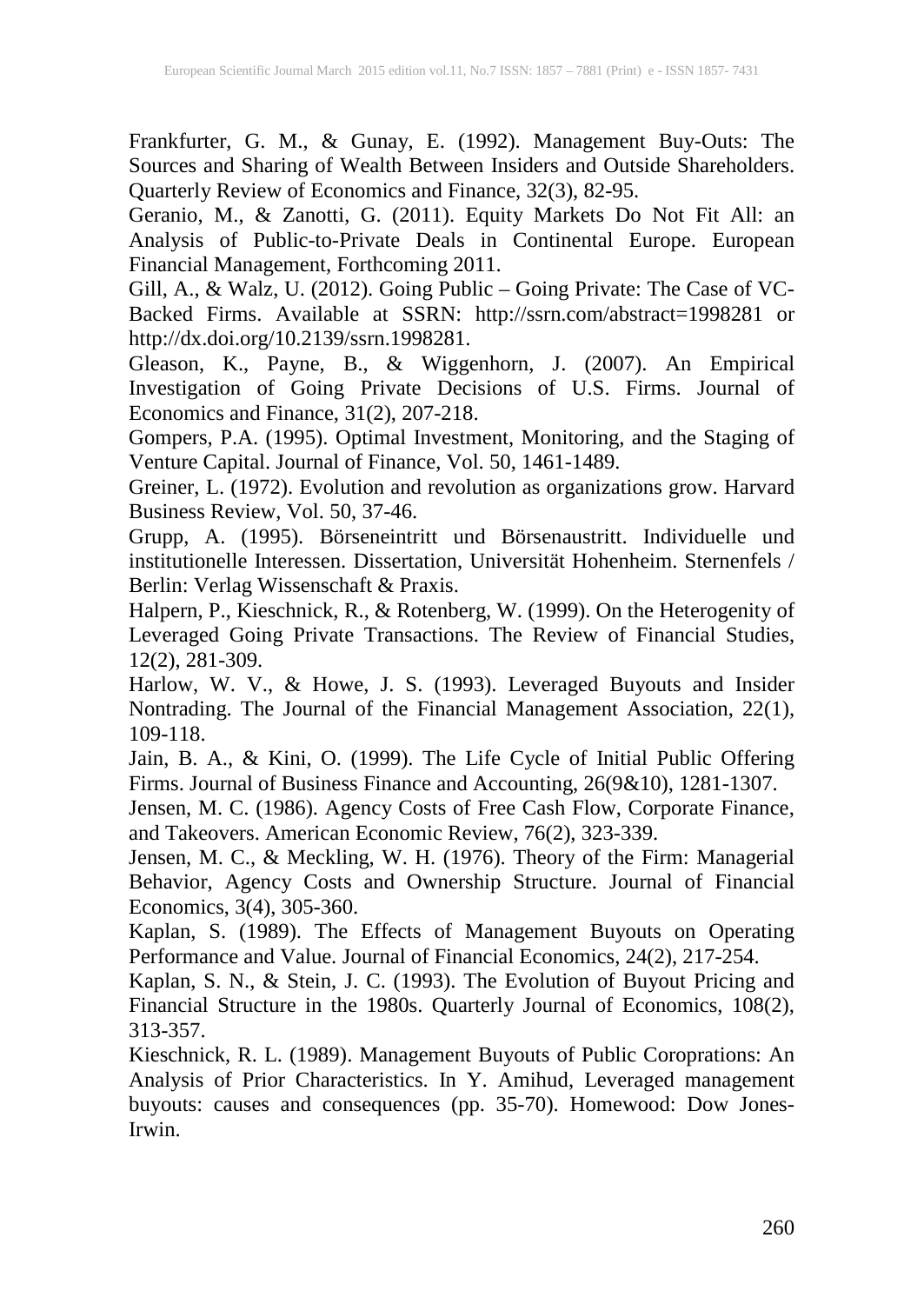Kieschnick, R. L. (1998). Free Cash Flow and Stockholder Gains in Going Private Transactions Revisited. Journal of Business Finance & Accounting, 25(1), 187-202.

Kim, W., & Weisbach, M. S. (2005). Do Firms Go Public to Raise Capital?. Working paper.

Kim, W.S., & Lyn, E.O. (1991). Going private: corporate restructuring under information asymmetry and agency problems. Journal of Business Finance & Accounting, Vol. 18, 637-648.

Kosedag, A., & Lane, W. R. (2002). Is it Free Cash Flow, Tax Savings, or Neither? An Empirical Confirmation of Two Leading Going-private Explanations: The Case of ReLBOs. Journal of Business Finance & Accounting, 29(1 & 2), 257-271.

Lee, C. I., Rosenstein, S., Rangan, N., & Davidson, W. N. (1992). Board Composition and Shareholder Wealth: The Case of Management Buyouts. Financial Management, 21(1), 58-72.

Lee, S. D. (1992). Management Buyout Proposals and Inside Information. The Journal of Finance, 47(3), 1061-1079.

Lehn, K., & Poulsen, A. (1988). Leveraged Buyouts: Wealth Created or Wealth Redistributed? In M. L. Weidenbaum, & K. W. Chilton, Public policy toward corporate takeovers (S. 46-62). New Brunswick: Transaction Publishers.

Lehn, K., & Poulsen, A. (1989). Free Cash Flow and Stockholder Gains in Going Private Transactions. The Journal of Finance, 44(3), 771-787.

Leuz, C. (2007). Was the Sarbanes-Oxley Act of 2002 really this costly? A discussion of evidence from event returns and going-private decisions. Journal of Accounting and Economics, 44, 146-165.

Loh, L. (1992). Financial characteristics of leveraged buyouts. Journal of Business Research, 24(3), 241-252.

Lowenstein, L. (1985). Management Buyouts. Columbia Law Review, 85(4), 730-784.

Lowenstein, L. (1986). No More Cozy Management Buyouts. Harvard Business Review, Vol. 64(1), 147-156.

Luetolf, P., & Neumann, A. (2004). Going Private versus Staying Public. Der Schweizer Treuhaender, Vol. 10, 825-832.

MacKinlay, C. A. (1997). Event Studies in Economics and Finance. Journal of Economic Literature, 35(1), 13-39.

Marais, L., Schipper, K., & Smith, A. (1989). Wealth Effects of Going Private for Senior Securities. Journal of Financial Economics, 23(1), 155- 191.

Marosi, A., & Massoud, N. (2007). Why do firms go dark? Journal of Financial and Quantitative Analysis, Vol. 42 (2), 421-442.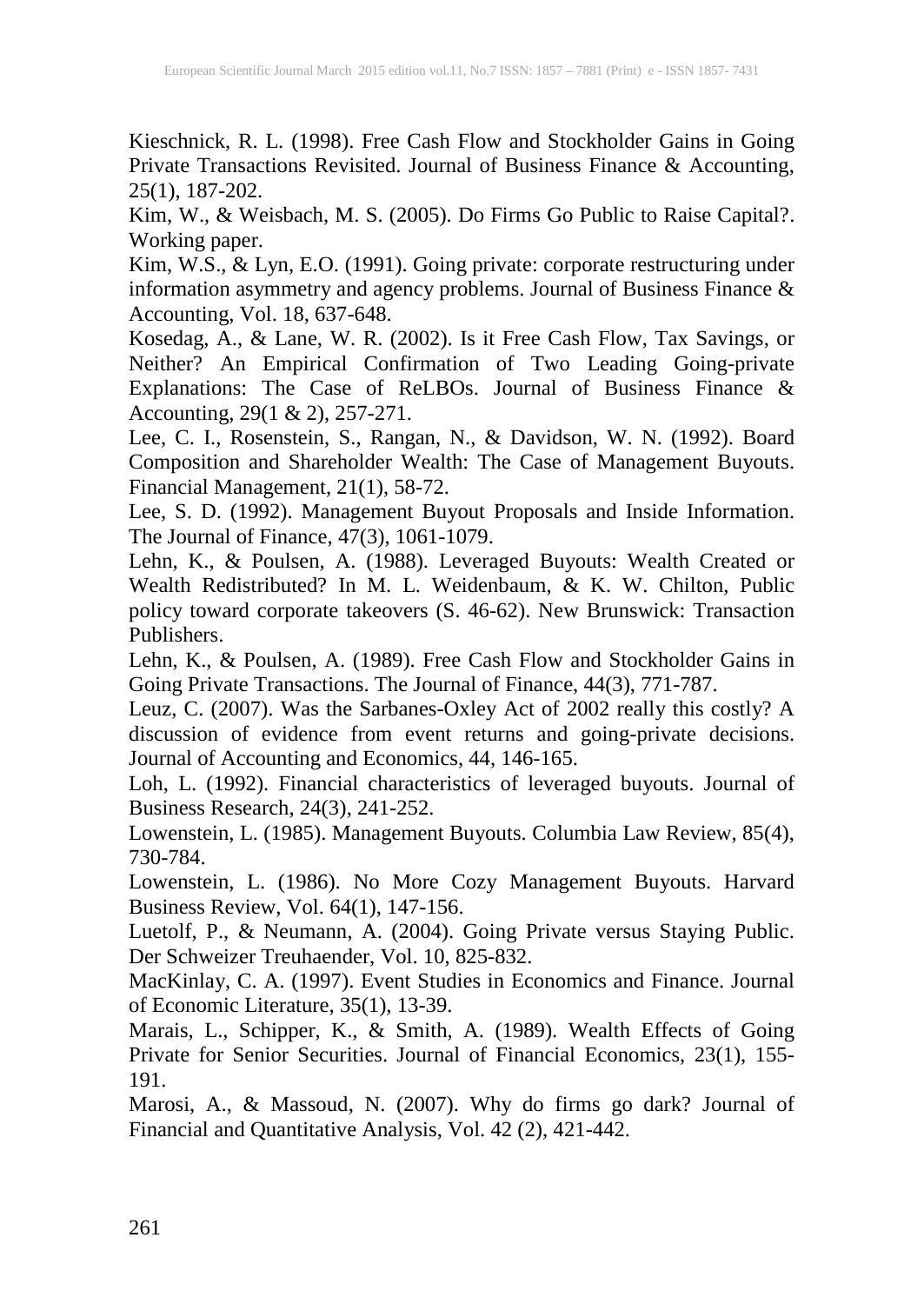Masulis, R., & Thomas, R. (2009). Does Private Equity Create Wealth? The Effects of Private Equity and Derivatives on Corporate Governance. University of Chicago Law Review, Vol. 76, 219.

Maug, E. (2001). Ownership Structure and the Life-Cycle of the Firm: A Theory of the Decision to go Public. European Finance Review, Vol. 5(3), 167-200.

Maupin, R. J. (1987). Financial and Stock Market Variables as Predictors of Management Buyouts. Strategic Management Journal, 8(4), 319-327.

Maupin, R. J., Bidwell, C. M., & Ortegren, A. K. (1984). An Empirical Investigation of the Characteristics of Publicly-Quoted Corporations which Change to Closely-Held Ownership through Management Buyouts. Journal of Business Finance & Accounting, 11(4), 435-450.

Mehran, H., & Peristiani, S. (2010). Financial Visibility and the Decision to Go Private. The Review of Financial Studies, 23(2), 519-547.

Miller, D., & Friesen, P. H. (1984). A Longitudinal Study of the Corporate Life Cycle. Management Science, Vol. 30(10), 1161-1183.

Modigliani, F., & Miller, M. (1963). Corporate income taxes and the cost of capital: A correction. American Economic Review. Vol 53, 433-443.

Moehrle, C. (2006). Delisting - Kapitalmarktrechtliche, gesellschaftliche und umstrukturierungsrechtliche Aspekte. Dissertation, Zürich.

Opler, T., & Titman, S. (1993). The Determinants of Leveraged Buyout Activity: Free Cash Flow vs. Financial Distress Costs. The Journal of Finance, 48(5), 1985-1999.

Owen, S., & Yawson, A. (2010). Corporate life cycle and M&A activity. Journal of Banking and Finance, Vol. 34, 427-440.

Pagano, M. (1993). The flotation of companies on the stock market  $- A$ coordination failure model. European Economic Review, Vol. 37, 1101- 1125.

Pagano, M., Roell, F., & Ailsa, P. (1998). The Choice of Stock Ownership Structure: Agency Costs, Monitoring, and the Decision to go Public. Quarterly Journal of Economics. Vol. 113(1), 187-225.

Plourd, K. (2009). Delisting Dilemmas. cfo.com, 14-15.

Raffel, A. (2003). Kapitalmarktbewertung und Going Private – Eigentümer-Arbitrage? Betriebswirtschaftliche Forschung und Praxis, Vol. 2, 190-198

Renneboog, L., Simons, T., & Wright, M. (2007). Why do public firms go private in the UK? The impact of private equity investors, incentive realignment and undervaluation. Journal of Corporate Finance, 13(4), 591- 628.

Richard, J., & Weinheimer, S. (2002). Handbuch Going Private. Heidelberg: Verlag Recht und Wirtschaft GmbH.